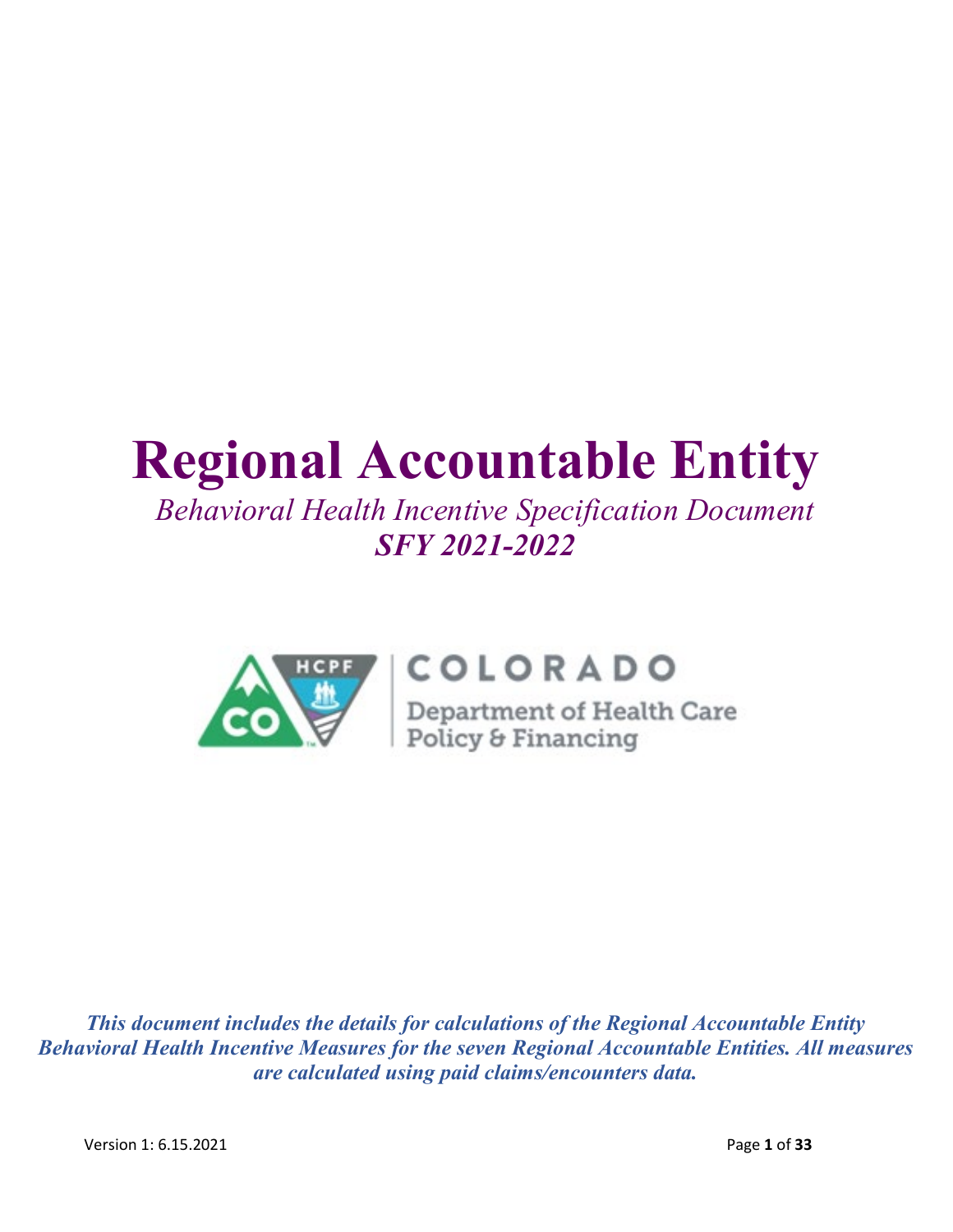# **TABLE OF CONTENTS**

| <b>Heading</b>       | <b>Description</b>                                                                             | Owner       | Page<br>#      |     |
|----------------------|------------------------------------------------------------------------------------------------|-------------|----------------|-----|
|                      | Incentive<br>funds available<br>for completion<br>of this<br>participation<br>measure          |             |                |     |
| Program<br>Qualifier | 4% or less weighted PMPM                                                                       |             |                |     |
|                      | 2nd tier qualifying measures                                                                   |             |                |     |
| Qualifier 1          | Monthly Data Submission                                                                        | <b>RAE</b>  | $\overline{4}$ | 50% |
| Qualifier 2          | Corrective Action Plan Compliance                                                              | <b>RAE</b>  | 5              | 50% |
|                      | <b>Funding</b><br><b>Allocation</b>                                                            |             |                |     |
| Indicator 1          | <b>Engagement in Outpatient Substance Use</b><br>Disorder (SUD) Treatment                      | <b>HCPF</b> | $\overline{7}$ | 20% |
| Indicator 2          | Follow-up within 7 days of an Inpatient<br>Hospital Discharge for a Mental Health<br>Condition | <b>HCPF</b> | 12             | 20% |
| Indicator 3          | Follow-up within 7 days of an<br>Emergency Department (ED) Visit for<br>Substance Use Disorder | <b>HCPF</b> | 17             | 20% |
| Indicator 4          | Follow-Up after a Positive Depression<br>Screen                                                | <b>HCPF</b> | 22             | 20% |
| Indicator 5          | Behavioral Health Screening or<br>Assessment for Children in the Foster<br>Care System         | <b>HCPF</b> | 27             | 20% |
|                      | <b>Appendix</b>                                                                                |             |                |     |
| Appendix A           | Covered Behavioral Health Diagnosis                                                            |             | 31             |     |
| Appendix B           | Schedule for Sharing Quarterly Data                                                            |             | 32             |     |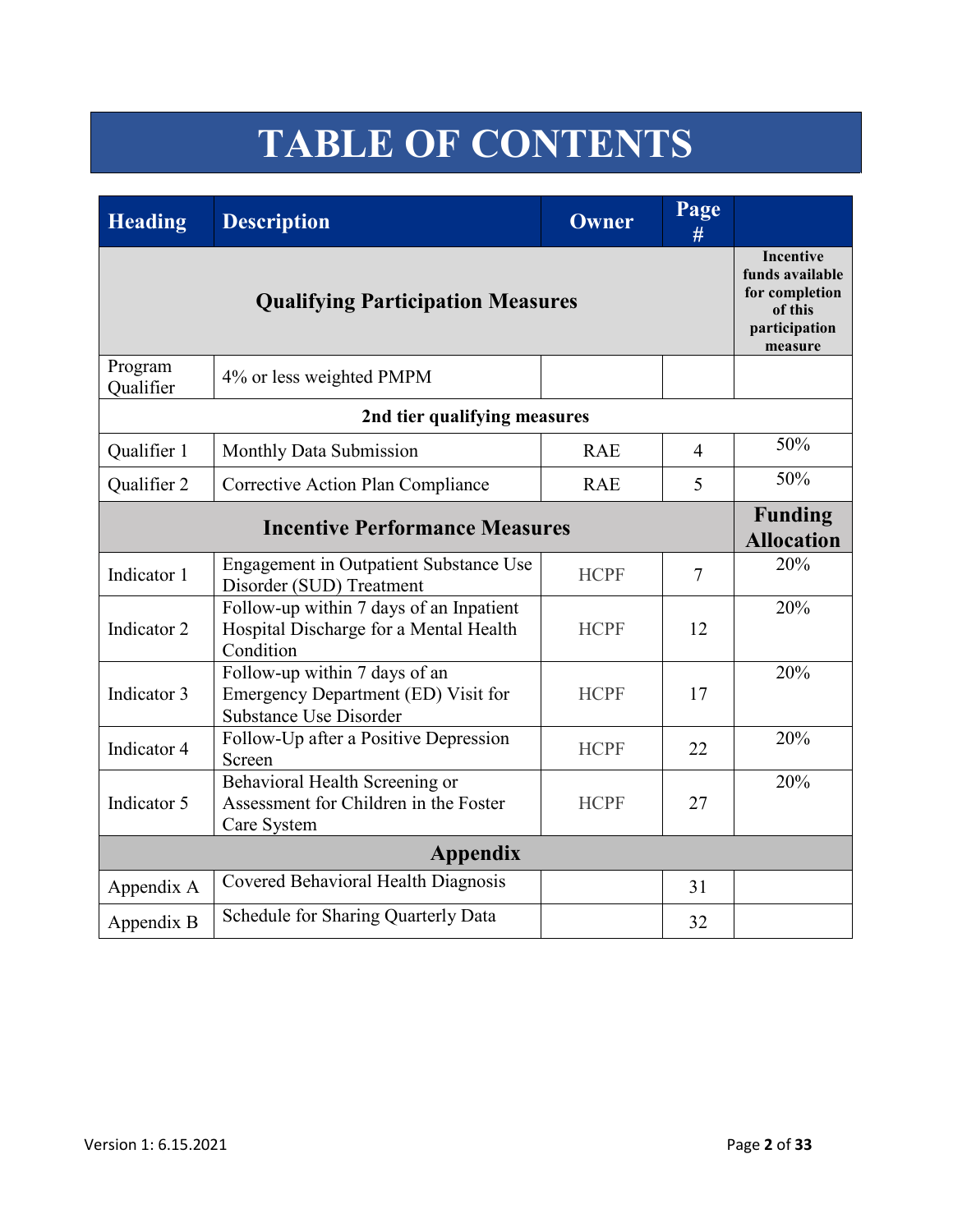| <b>Revision History</b> |                |                                                |  |  |  |
|-------------------------|----------------|------------------------------------------------|--|--|--|
| <b>Document Date</b>    | <b>Version</b> | <b>Change Description</b>                      |  |  |  |
| 10/12/2020              | V1             |                                                |  |  |  |
| 5/12/2021               | V2             | <b>Updated RAE and Department Goals</b>        |  |  |  |
| 6.15.2021               | V1             | Added SUD and updated RAE and Department Goals |  |  |  |
| 6.24.2021               | V2             | Final version for FY 21-22                     |  |  |  |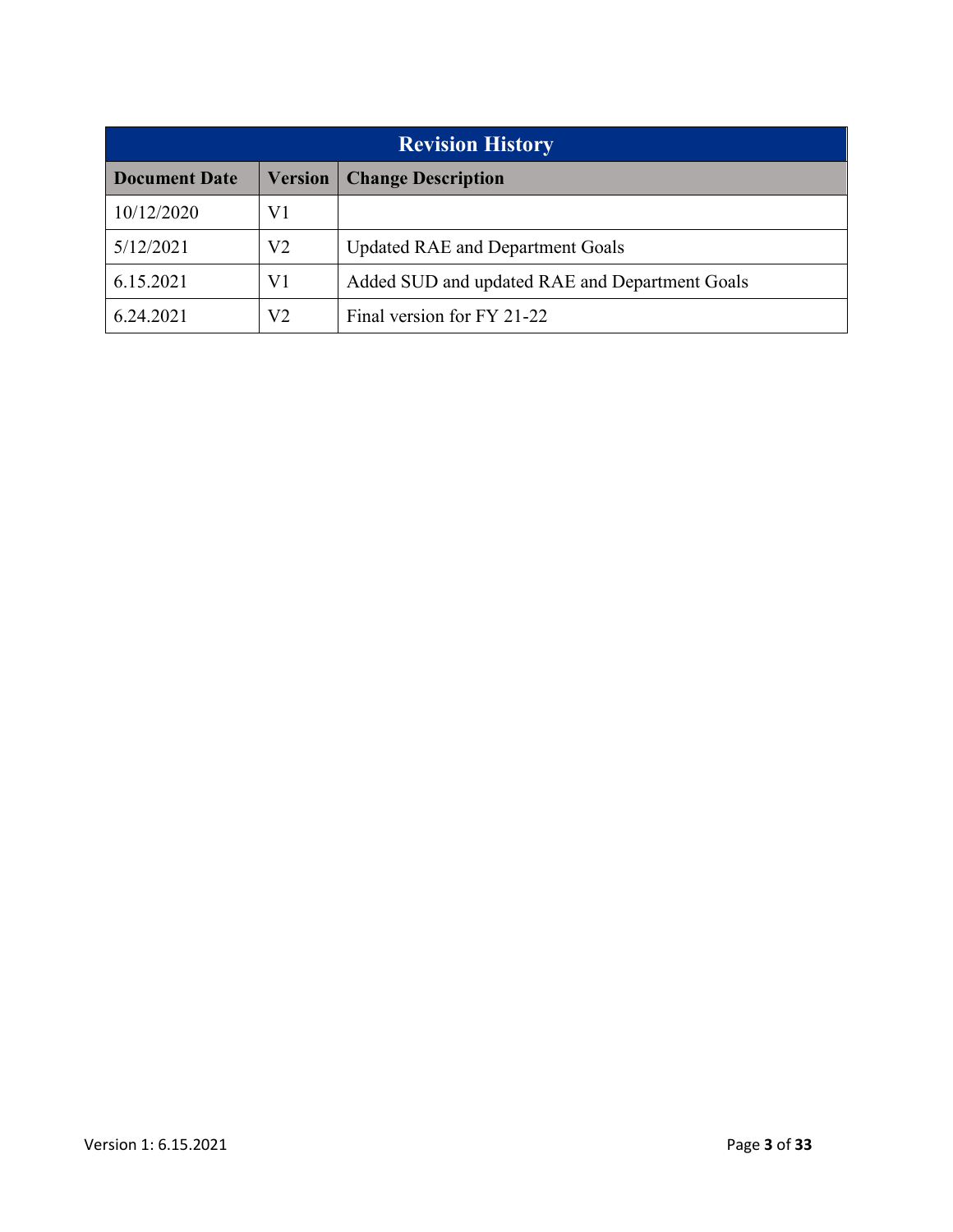# **PARTICIPATION MEASURES**

To qualify for participation in the BHIP Program, RAEs must meet the following:

1) The Contractor must manage the program such that the weighted average per-member-per-month trend is 4% or less from FY 2020 - 2021 to FY 2021-22. The Department may, at its discretion, and with contractor consent, modify the target trend to account for underlying changes in the program's risk structure or population.

To qualify for incentive payments, RAEs must meet the following minimum performance requirements during the contract year:

- 1) Timely submission and completion of a corrective action plan submissions and activities
- 2) Timely and accurate submission of monthly encounter data

## **Qualifier 1: Monthly Data Submission**

**Description**: The number of successful months of monthly data submissions to the department.

### **Successful monthly data submission is defined as:**

Submission of flat files that are submitted on time in accordance with the contract and meets the following flat file specifications:

- The flat file contains no lines that duplicate other lines within the submission, nor lines that duplicate lines from previous submissions
- The flat file has no missing key fields or incorrect formats.

Each monthly submission that contains only files meeting the above criteria will count towards this qualifying measure. Monthly submissions containing additional files to correct for the errors listed above, or containing additional supplemental files, will not count towards the qualifying measure.

**Data Source**: Encounter Submission through RAE flat files, using dates August 2020 through July 2021.

**Benchmark**: To receive 100% of the qualifying measure, the plan must have at least 10 months of successful monthly data submissions. For each month below the 10 months of successful submissions, the plan will lose a portion of the qualifying measure. For 8-9 months of successful submissions, the plan will lose 10% of the measure for each month below 10. For months below 8, the plan will lose the remainder of the qualifying measure. Thus, the schedule for this measure is as follows:

• 10-12 successful months of data submissions  $-100\%$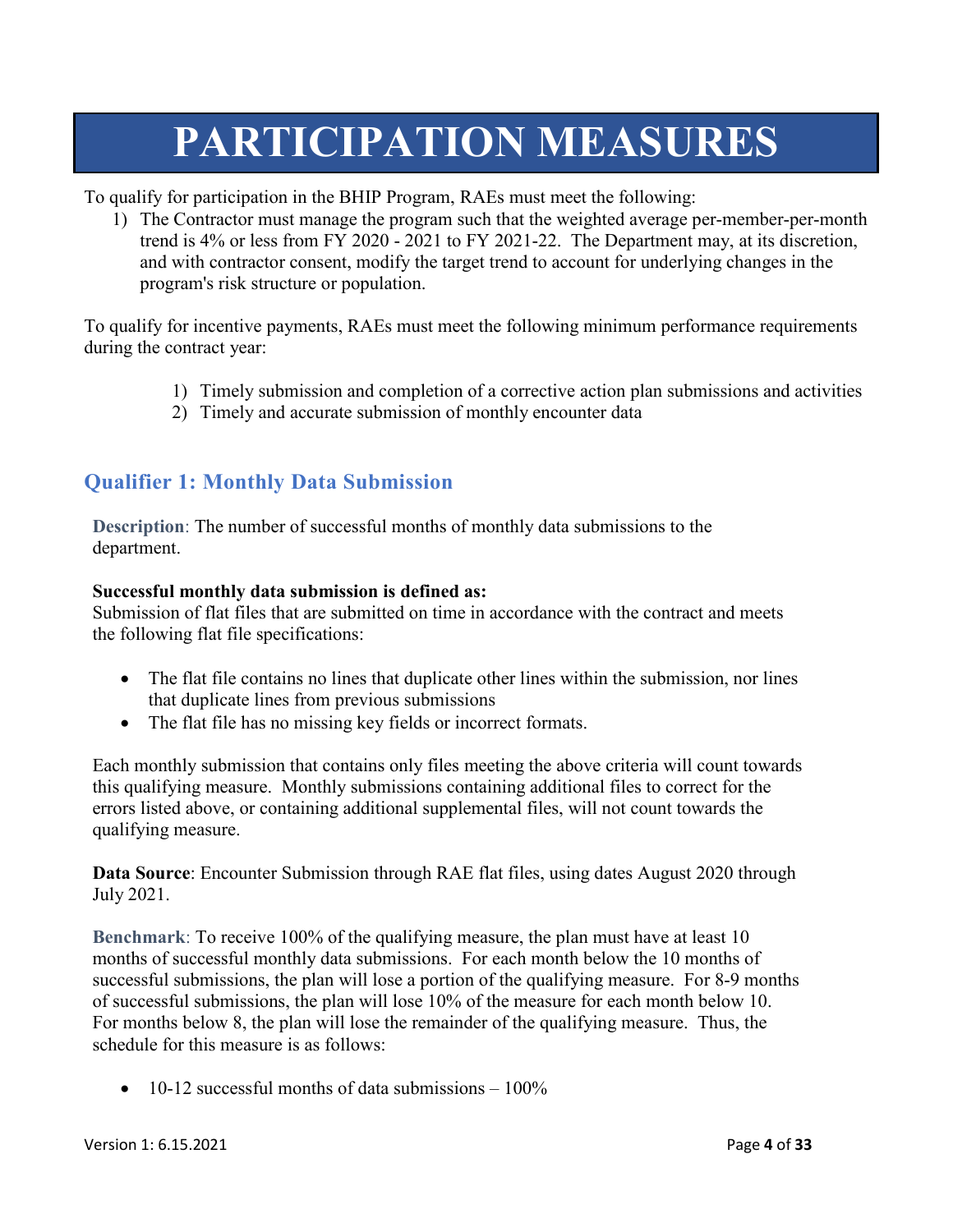- 9 successful months of data submissions  $-90\%$
- 8 successful months of data submissions  $-80\%$
- 7 or less successful months of data submissions  $-0\%$

## **Qualifier 2: Corrective Action Plan Compliance**

**Description:** All corrective action plan submissions and activities shall be in accordance with the provisions of the Contract, for the duration of the Contract term.

### **To qualify for the portion of the overall incentive funds allocated for this participation measure, the Contractor shall demonstrate 100% compliance.**

According to the corrective action plan (CAP) process, there are specific steps to ensure plans are a 100% compliant that are coordinated by the Departments EQRO, they are:

- o The plan must submit the CAP within the timeframe given (30 days)
- o The CAP must be approved by the Department -
- o The CAP must be completed within the allowed timeframe outlined in the CAP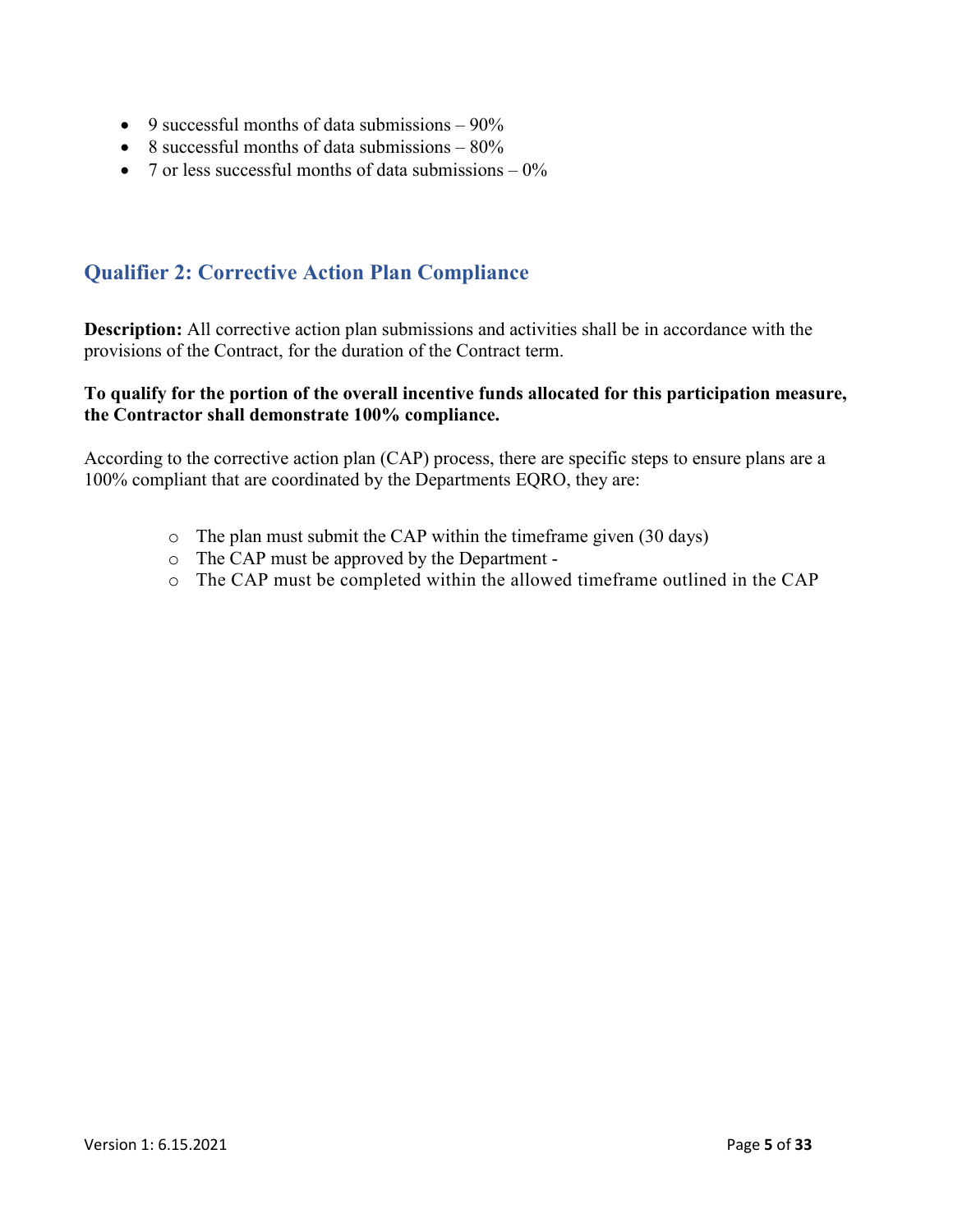# **INCENTIVE MEASURES**

| <b>FY2019-2020 Performance</b> |         |                |                |                          |                |                |        |                  |
|--------------------------------|---------|----------------|----------------|--------------------------|----------------|----------------|--------|------------------|
|                                |         |                |                |                          |                |                |        | <b>HCPF</b>      |
| Indicator                      | R1      | R <sub>2</sub> | R <sub>3</sub> | R <sub>4</sub>           | R <sub>5</sub> | R <sub>6</sub> | R7     | Performance      |
|                                | 41.72%  | 42.34%         | 38.84%         | 38.98%                   | 31.19%         | 35.29%         | 46.37% | 38.84%           |
| $\overline{2}$                 | 47.66%  | 74.23%         | 64.71%         | 79.61%                   | 71.20%         | 73.69%         | 77.93% | 68.71%           |
| 3                              | 30.85%  | 39.25%         | 31.97%         | 43.83%                   | 37.85%         | 37.42%         | 35.41% | 36.02%           |
| $4 - Gate$                     | 17.11\% | 3.88%          | 28.45%         | 41.17%                   | 7.46%          | 29.13%         | 67.71% | 29.05%           |
| $\overline{4}$                 | 51.47%  | 53.25%         | 41.50%         | 42.87%                   | 34.64%         | 45.87%         | 61.75% | 51.94%           |
| 5                              | 13.57%  | 23.00%         | 12.17%         | 27.78%                   | 23.70%         | 20.79%         | 21.51% | 19.99%           |
|                                |         |                |                | <b>FY2020-2021 Goals</b> |                |                |        |                  |
| Indicator                      | R1      | R <sub>2</sub> | R <sub>3</sub> | R <sub>4</sub>           | R <sub>5</sub> | R <sub>6</sub> | R7     | <b>HCPF</b> Goal |
|                                | 42.65%  | 43.20%         | 40.05%         | 40.18%                   | 33.17%         | 36.86%         | 46.83% | 51%              |
| $\overline{2}$                 | 51.65%  | 75.65%         | 67%            | 80.41%                   | 72.84%         | 75.08%         | 78.90% | 87.58%           |
| 3                              | 32.59%  | 40.14%         | 33.59%         | 44.27%                   | 38.89%         | 38.5%          | 36.69% | 48.22%           |
| $4 - Gate$                     | 22.85%  | 10.94%         | 33.05%         | 44.5%                    | 14.16%         | 33.66%         | 68.39% | 74.48%           |
| 4                              | 53.12%  | 54.71%         | 44.15%         | 45.38%                   | 37.97%         | 48.07%         | 62.37% | 67.93%           |
| 5                              | 15.26%  | 23.76%         | 14.01%         | 28.06%                   | 24.38%         | 21.77%         | 22.42% | 30.56%           |

# **Regional Baselines and Department Goals for Incentive Measures\*:**

\*Goals will be updated in early spring when final data for FY 20-21 is available and validated.

HCPF Goals were developed using the top performer (identified in green in the table above) using this equation:

## **(top performer) + (10% of top performer) = HCPF Goal**

\*Each RAE will be responsible for closing their performance gap (between SFY 19-20 performance and the identified HCPF Goal) by 10% during the performance year (SFY 20-21). Please see the example below.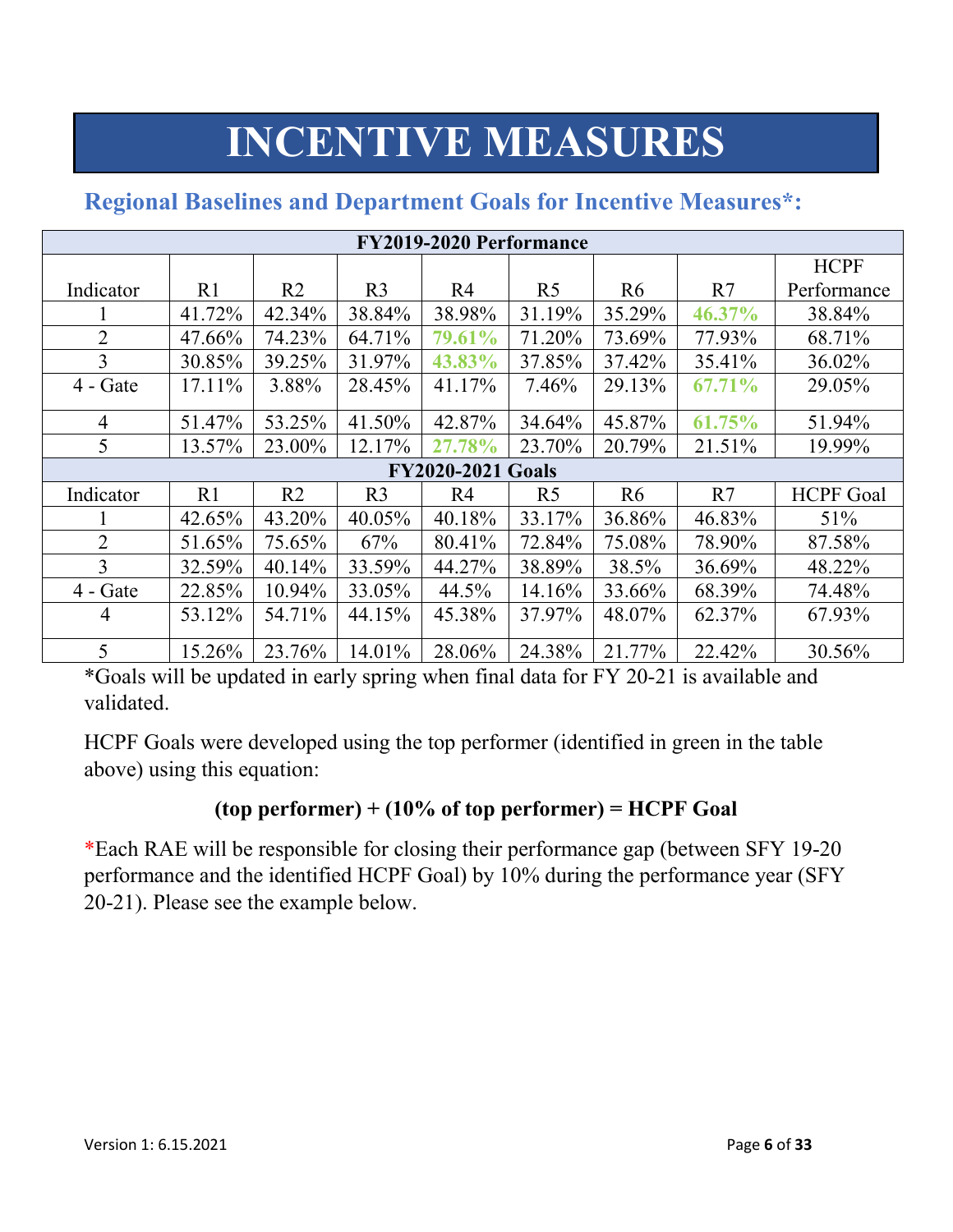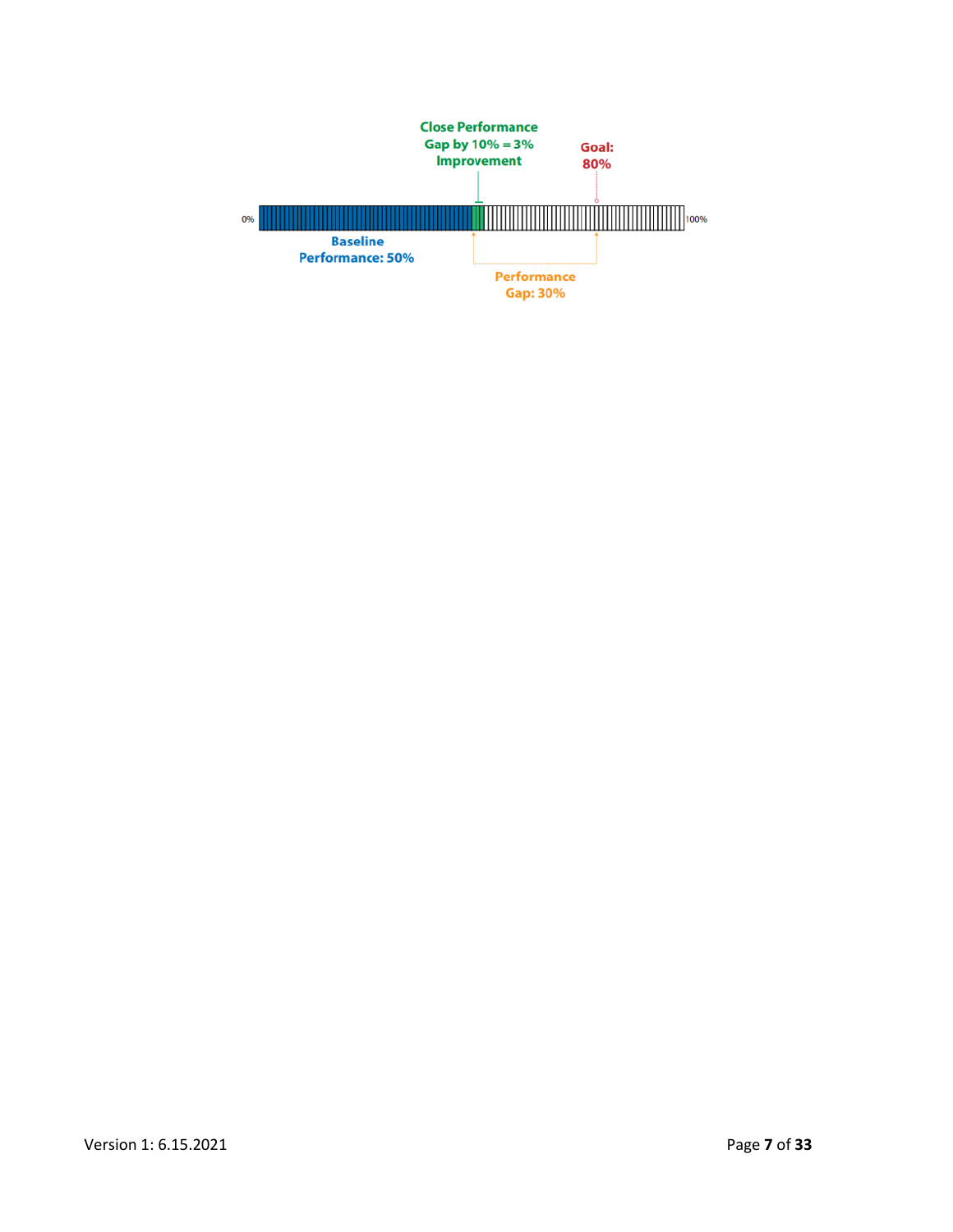# **Indicator 1: Engagement in Outpatient Substance Use Disorder (SUD) Treatment**

### Measure Description

The percentage of members who had two or more outpatient services for a primary diagnosis of SUD on or within 30 days of their first episode of substance use disorder treatment.

Measurement Period

Triggering event: July 1, 2021 to June 1, 2022

Full measurement period: July 1, 2021 to June 30, 2022

Denominator

Members will be included in the denominator if they are enrolled in the ACC and received an intake service for a primary covered SUD diagnosis (see Appendix A). For an outpatient visit, or intensive outpatient visit use the first date of service to determine the intake date. For an episode of detoxification use the last date of the first detox episode to determine the intake date.

| <b>Condition</b><br><b>Description</b>                                            | #<br><b>Event</b> | <b>Detailed Criteria</b>                                                                                                                                                                                                                                      | <b>Criteria</b><br><b>Connector</b> | <b>Timeframe</b>                   |
|-----------------------------------------------------------------------------------|-------------------|---------------------------------------------------------------------------------------------------------------------------------------------------------------------------------------------------------------------------------------------------------------|-------------------------------------|------------------------------------|
| Enrolled in the ACC                                                               |                   |                                                                                                                                                                                                                                                               | and                                 | During<br>evaluation<br>period     |
|                                                                                   |                   | <b>Codes to Identify Detoxification</b>                                                                                                                                                                                                                       |                                     |                                    |
|                                                                                   |                   | H0010 H0011<br><b>Codes to Identify Outpatient or Intensive</b><br><b>Outpatient Visit</b>                                                                                                                                                                    | or                                  |                                    |
|                                                                                   |                   | <b>HCPCS</b>                                                                                                                                                                                                                                                  |                                     |                                    |
| Initiated treatment for a<br>primary Covered SUD<br>diagnosis (see Appendix<br>A) | $\mathbf{1}$      | G0176, G0177, H0001, H0002,<br>H0004, H0005, H0007, H0015,<br>H0020, H0022, H0031, H0033,<br>H0034, H0035, H0036, H0037,<br>H0039, H0040, H2000, H2001,<br>H2012, H2013, H2014, H2015,<br>H2016, H2017, H2018, H2035,<br>H2036, S9480, S9485, T1006,<br>T1012 | <b>or</b>                           | During the<br>evaluation<br>period |
|                                                                                   |                   | <b>CPT</b>                                                                                                                                                                                                                                                    |                                     |                                    |
|                                                                                   |                   | 99202, 99203, 99204, 99205,<br>99211, 99212, 99213, 99214,<br>99215, 99217, 99218, 99219,<br>99220, 99221, 99222, 99223,<br>99231, 99232, 99233, 99238,                                                                                                       |                                     |                                    |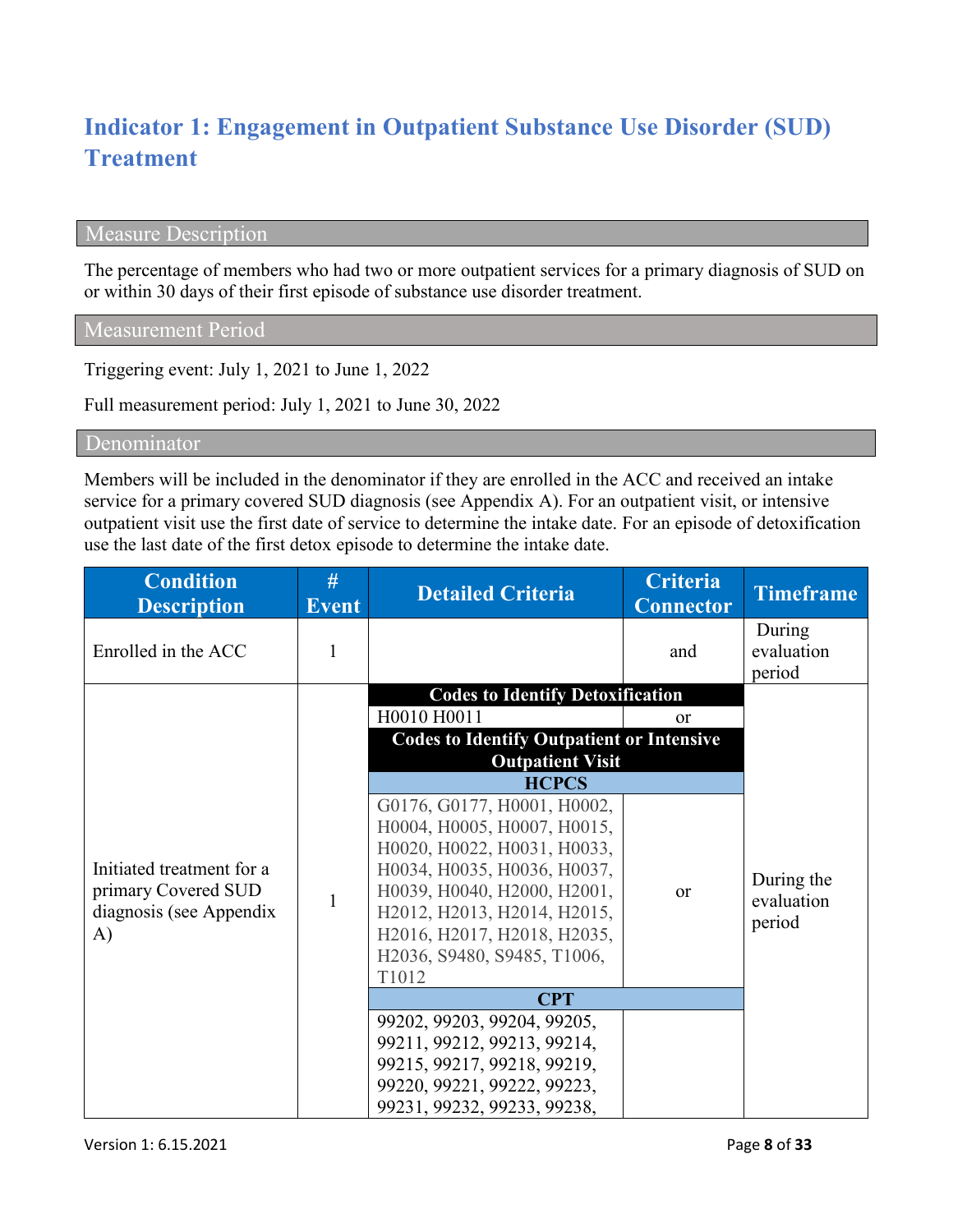| 99239, 99251, 99252, 99253, |  |
|-----------------------------|--|
| 99254, 99255, 99242, 99242, |  |
| 99243, 99244, 99245, 99341, |  |
| 99342, 99343, 99344, 99345, |  |
| 99347, 99348, 99349, 99350, |  |
| 90791, 90792, 90832, 90833, |  |
| 90834, 90836, 90837, 90838, |  |
| 90839, 90840, 90847, 90849, |  |
| 90853, 90875, 90876         |  |

### Population Exclusions

Members are excluded if there is previous substance use treatment history in the past 60 days.

### Numerator

Members in the denominator who have had at least two or more outpatient visits or intensive outpatient encounters with any primary SUD diagnosis (see Appendix A) on or within 30 days after the date of the initiation encounter (inclusive). Multiple engagement visits may occur on the same day.

#### *Notes:*

- 1. Do not count events that include inpatient detoxification or detoxification codes (see table below) when identifying engagement of SUD treatment.
- 2. Billing provider type is only used on FFS data for the calculation of this metric.

| #<br><b>Event</b> | <b>Detailed Criteria</b>                                                                         |               |                                                                                  | <b>Criteria</b><br><b>Connector</b> | <b>Timeframe</b>                                            |
|-------------------|--------------------------------------------------------------------------------------------------|---------------|----------------------------------------------------------------------------------|-------------------------------------|-------------------------------------------------------------|
|                   |                                                                                                  |               |                                                                                  | and                                 | During<br>evaluation<br>period                              |
|                   | 90791, 90832, 90834, 90837, 90846,<br>90847                                                      |               |                                                                                  | <b>or</b>                           | Within 30<br>days after<br>initiation<br>encounter          |
|                   | <b>HCPC</b><br>G0176, G0177,<br>H0001, H0002,<br>H0004, H0005,<br>H0006, H0007,<br>H0015, H0020, | With          | <b>Billing</b><br><b>Provider</b><br><b>Type</b><br>63, 64,<br>37, 35,<br>38, 25 | <b>or</b>                           | Within 30<br>days after<br>initiation<br>encounter          |
|                   |                                                                                                  | H0022, H0031, |                                                                                  | <b>Visit</b><br>H0032, H0033,       | <b>Codes to Identify Outpatient or Intensive Outpatient</b> |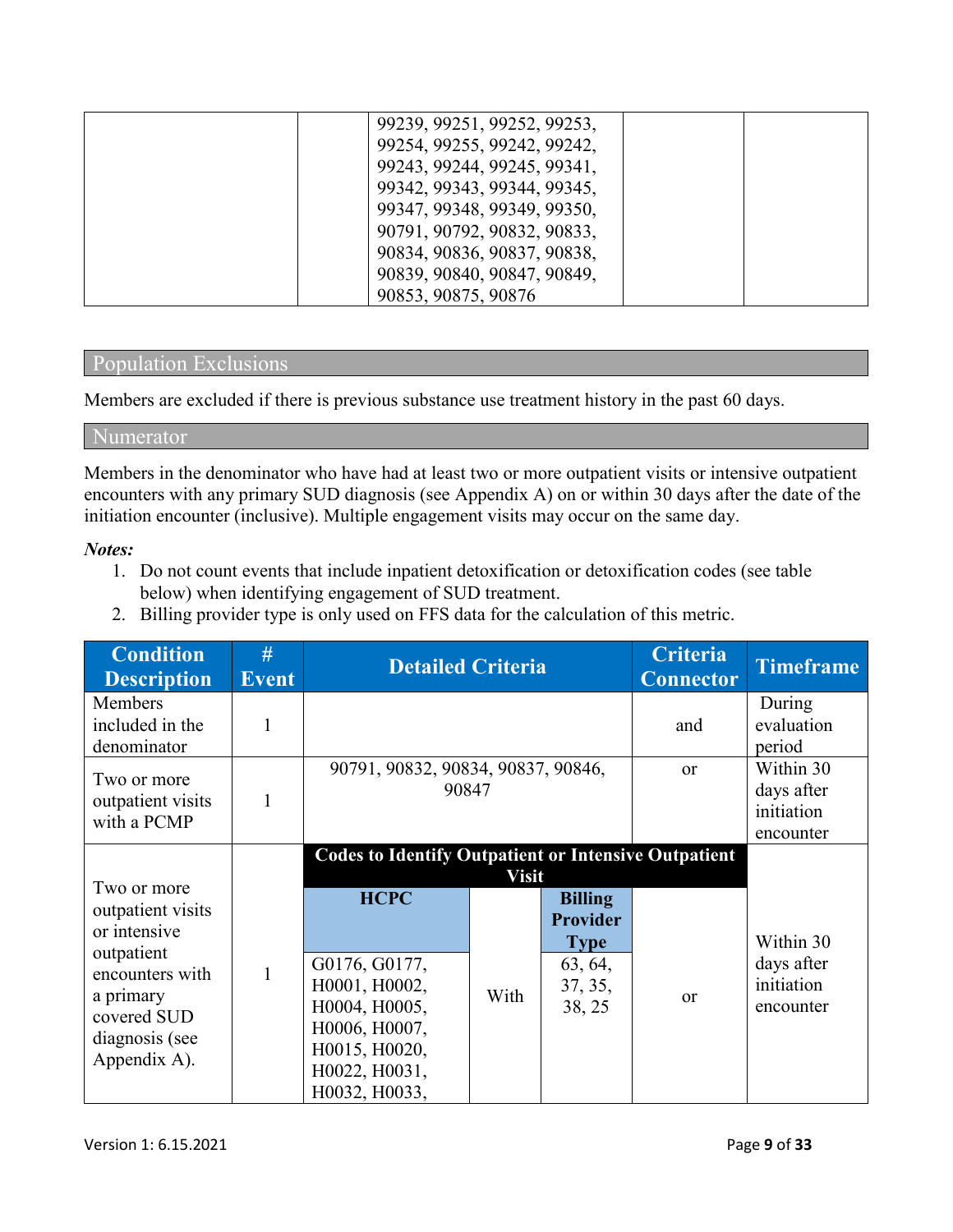| HH0034, H0035,<br>H0036, H0037,<br>H0038, H0039,<br>H0040, H2000,<br>H2001, H2012,<br>H2013, H2014,<br>H2015, H2016,<br>H2017, H2018,<br>H2035, H2036,<br>H0032, S9480,<br>S9485, T1006,<br>T1012<br><b>CPT</b>                                                                                                                                                   |                                                    | <b>Billing</b>                                                 |    |  |
|-------------------------------------------------------------------------------------------------------------------------------------------------------------------------------------------------------------------------------------------------------------------------------------------------------------------------------------------------------------------|----------------------------------------------------|----------------------------------------------------------------|----|--|
| 99202-99205,<br>99211-99215,<br>99217-99220,<br>99221-99223,<br>99231-99233,<br>99238, 99239,<br>99251-99255,<br>99242-99245,<br>99341-99345,<br>99347-99350,<br>90791, 90792,<br>90832-90834,<br>90836-90840,<br>90847, 90849,<br>90853, 90875,<br>90876                                                                                                         | With                                               | <b>Provider</b><br><b>Type</b><br>63, 64,<br>37, 35,<br>38, 25 | or |  |
|                                                                                                                                                                                                                                                                                                                                                                   | <b>UB Revenue Codes</b>                            |                                                                |    |  |
| The organization does not need to determine practitioner type<br>for follow-up visits identified by the following UB Revenue<br>codes. Visits identified by the following Revenue codes must<br>be used in conjunction with any primary covered Substance<br>Use diagnosis code (see Appendix A).<br><b>Revenue Code</b><br>0529, 0900, 0914,<br>0915, 1000, 1002 | Within 30<br>days after<br>initiation<br>encounter |                                                                |    |  |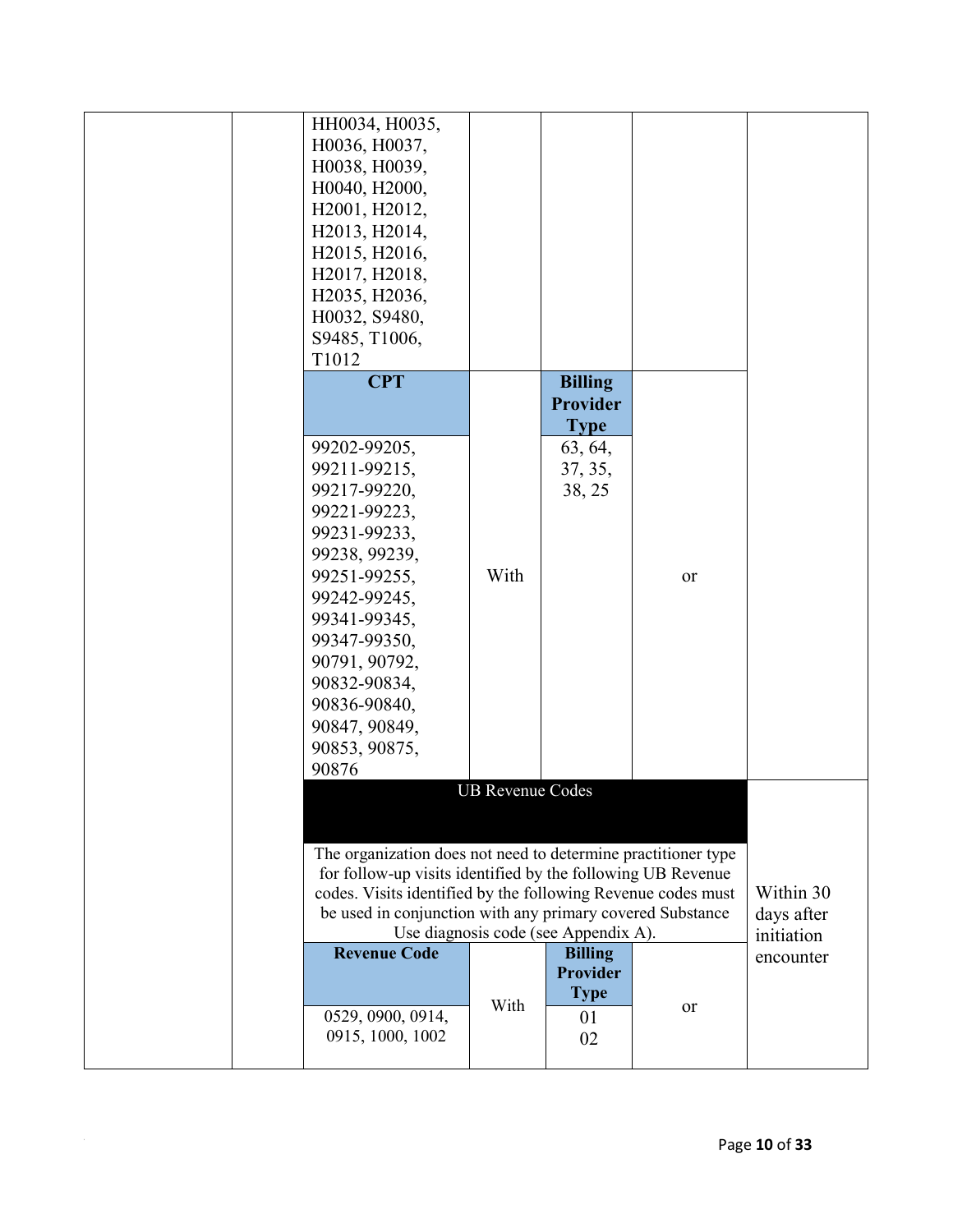| UB Revenue Code 1000 with the following |      |                 |           |            |  |  |  |  |
|-----------------------------------------|------|-----------------|-----------|------------|--|--|--|--|
|                                         |      |                 |           |            |  |  |  |  |
| <b>CPT/HCPC</b>                         |      | <b>Billing</b>  |           |            |  |  |  |  |
|                                         |      | <b>Provider</b> |           |            |  |  |  |  |
|                                         |      | <b>Type</b>     |           |            |  |  |  |  |
| G0176, G0177,                           |      | 32, 45          |           |            |  |  |  |  |
| H0001, H0002,                           |      |                 |           |            |  |  |  |  |
| H0004, H0005,                           |      |                 |           |            |  |  |  |  |
| H0007, H0015,                           |      |                 |           |            |  |  |  |  |
| H0020, H0022,                           |      |                 |           |            |  |  |  |  |
| H0031, H0033,                           |      |                 |           |            |  |  |  |  |
| H0034, H0035,                           |      |                 |           |            |  |  |  |  |
| H0036, H0037,                           |      |                 |           |            |  |  |  |  |
| НООЗ8, НООЗ9,                           |      |                 |           |            |  |  |  |  |
| H0040, H2000,                           |      |                 |           | Within 30  |  |  |  |  |
| H2001, H2012,                           |      |                 |           | days after |  |  |  |  |
| H2013, H2014,                           |      |                 |           | initiation |  |  |  |  |
| H2015, H2016,                           | With |                 | <b>or</b> | encounter  |  |  |  |  |
| H2017, H2018,                           |      |                 |           |            |  |  |  |  |
| H2035, H2036,                           |      |                 |           |            |  |  |  |  |
| S9480, S9485, T1006,                    |      |                 |           |            |  |  |  |  |
| T1012                                   |      |                 |           |            |  |  |  |  |
| 99202-99205, 99211-                     |      |                 |           |            |  |  |  |  |
| 99215, 99217-99220,                     |      |                 |           |            |  |  |  |  |
| 99221-99223, 99231-                     |      |                 |           |            |  |  |  |  |
| 99233, 99238,                           |      |                 |           |            |  |  |  |  |
| 99239, 99251-99255,                     |      |                 |           |            |  |  |  |  |
| 99242-99245, 99341-                     |      |                 |           |            |  |  |  |  |
| 99345, 99347-99350,                     |      |                 |           |            |  |  |  |  |
| 90791, 90792,<br>90832-90834, 90836-    |      |                 |           |            |  |  |  |  |
| 90840, 90847,                           |      |                 |           |            |  |  |  |  |
| 90849, 90853,                           |      |                 |           |            |  |  |  |  |
| 90875, 90876                            |      |                 |           |            |  |  |  |  |

# Continuous Enrollment Criteria

Members must be continuously enrolled in the ACC on the date of intake through 30 days after the intake date, with no gaps.

# Data Source

RAE claims/encounter systems

FFS Claims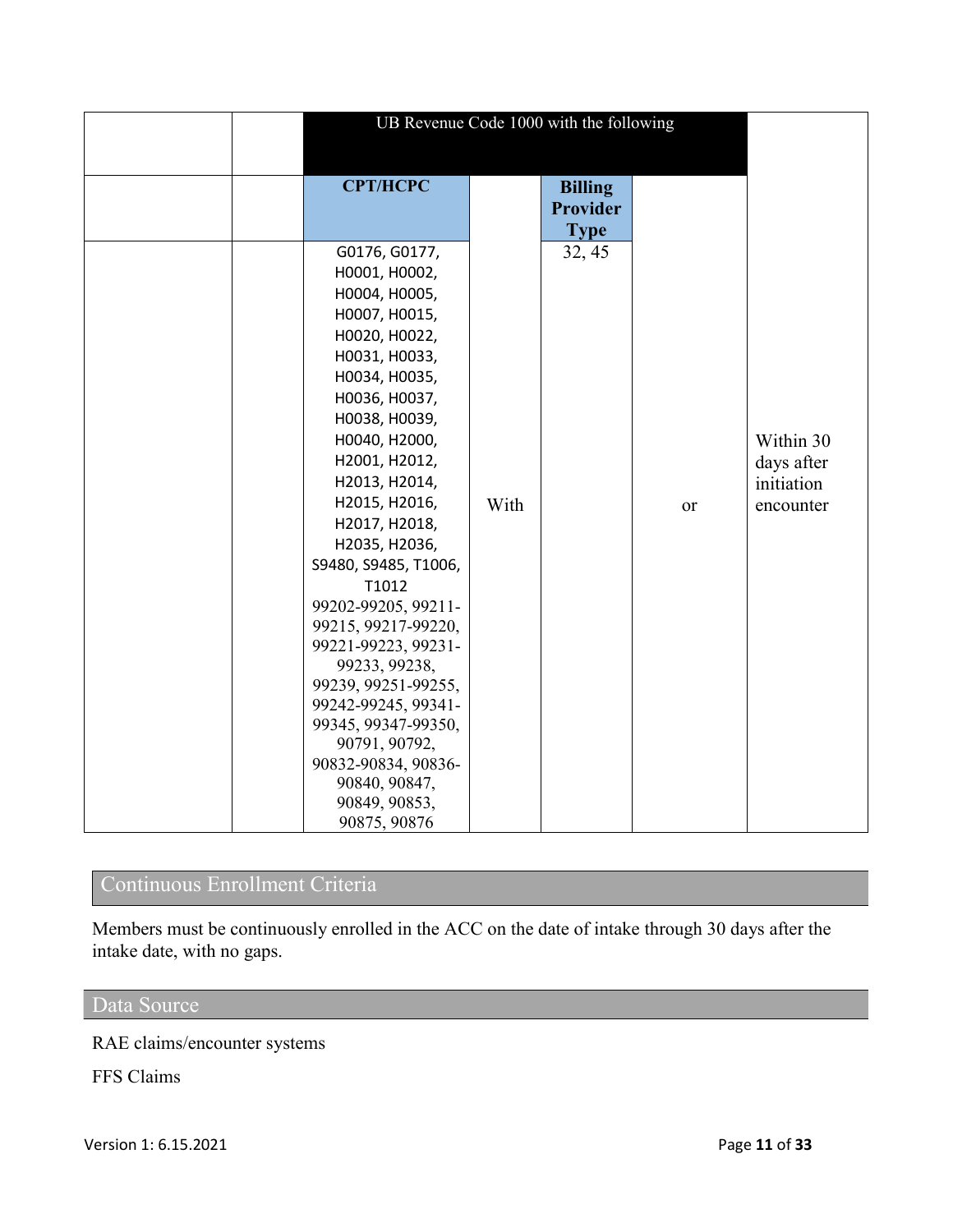# Calculation of Measure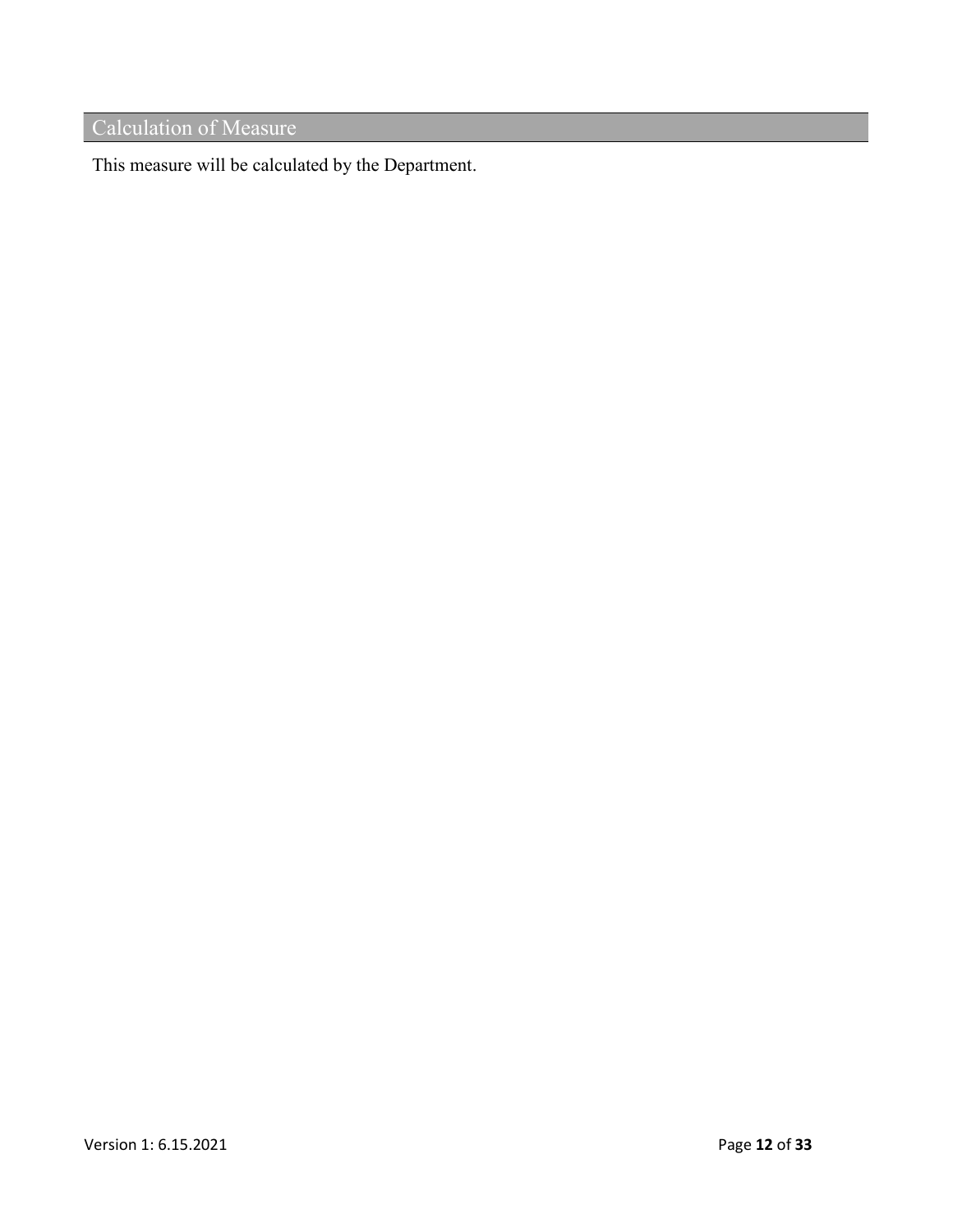# **Indicator 2: Follow-up appointment within 7 days of an Inpatient Hospital discharge for a mental health condition**

### Measure Description

The percentage of member discharges from an inpatient hospital episode for treatment of a primary covered mental health diagnosis to the community or a non-24-hour treatment facility who were seen on an outpatient basis by a mental health provider on or within 7 days of discharge.

Measurement Period

Triggering event: July 1, 2021 to June 24, 2022

Full measurement period: July 1, 2021 to June 30, 2022

#### Denominator

Members will be included in the denominator if they are enrolled in the ACC and received a discharge from an inpatient hospital episode for treatment of a primary covered mental health diagnosis (See Appendix A) to the community or a non-24-hour treatment facility.

#### **Notes:**

- 1. The Department will not exclude state hospital stays not paid under Medicaid due to lack of data.
- 2. Billing provider type is only used on FFS data for the calculation of this metric.

| <b>Condition</b><br><b>Description</b>                                  | #<br><b>Event</b> | <b>Detailed Criteria</b>                       | <b>Criteria</b><br><b>Connector</b> | <b>Timeframe</b>               |
|-------------------------------------------------------------------------|-------------------|------------------------------------------------|-------------------------------------|--------------------------------|
| Enrolled in the ACC                                                     |                   |                                                | and                                 |                                |
| Member discharge from<br>an inpatient hospital<br>episode for a primary |                   | <b>UB Revenue Code</b><br>100-219 or 0100-0219 |                                     | During<br>evaluation<br>period |
| covered mental health<br>diagnosis (see Appendix<br>A).                 |                   |                                                |                                     |                                |

### Population Exclusions

Members with a non-acute care discharge will be excluded from the denominator based on the chart below.

| <b>Codes to Identify Non-Acute Care</b> |                                                  |              |            |                            |  |  |  |  |
|-----------------------------------------|--------------------------------------------------|--------------|------------|----------------------------|--|--|--|--|
| <b>Condition</b><br><b>Description</b>  | <b>Billing</b><br><b>Provider</b><br><b>Type</b> | <b>HCPCS</b> | UB Revenue | <b>UB Type of Bill POS</b> |  |  |  |  |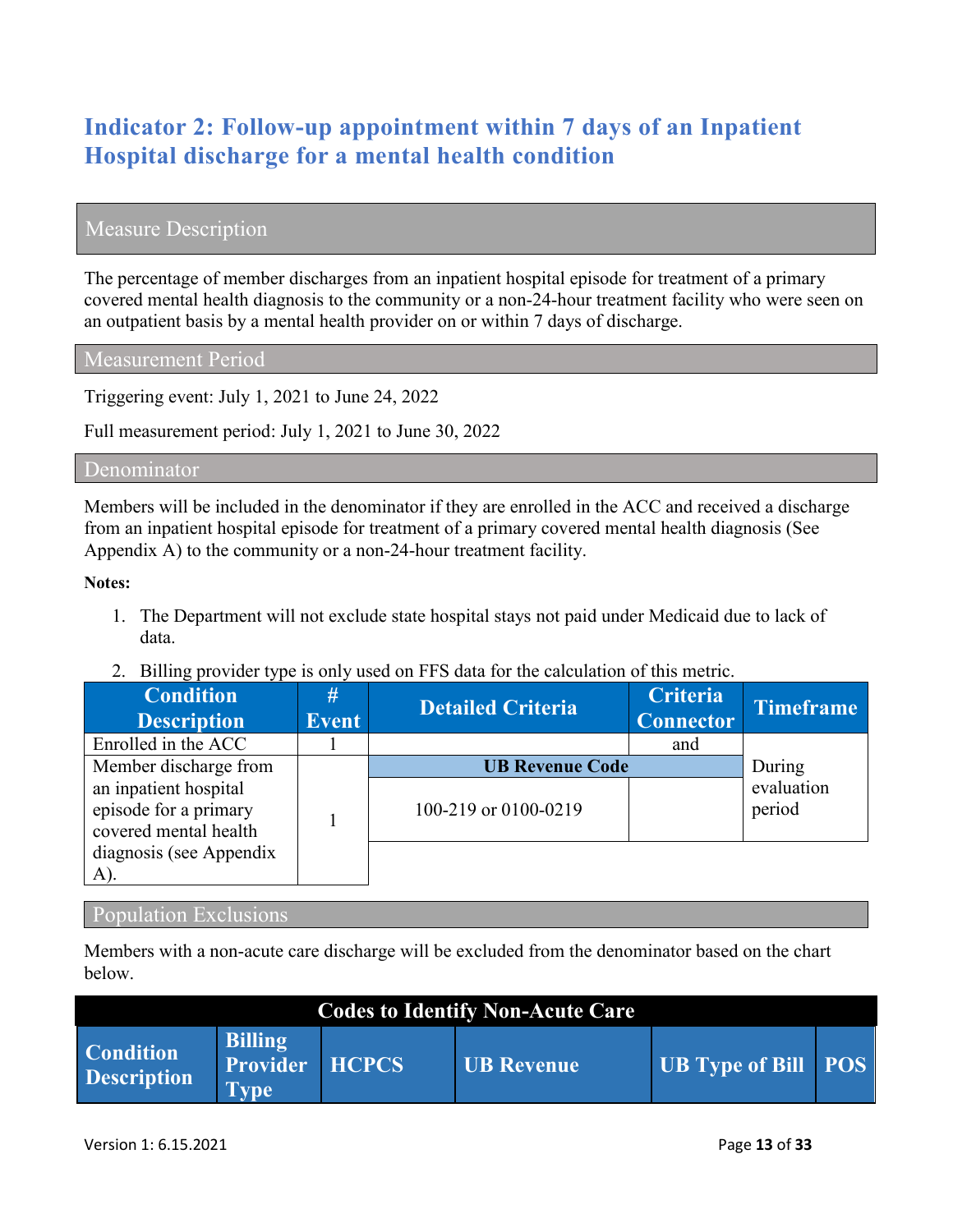| Hospice                                                                                                    |    |                                                                                                                                     | 0115, 0125, 0135,<br>0145, 0155, 0650,<br>0656, 0658, 0659                                                  | 81x, 82x | 34        |
|------------------------------------------------------------------------------------------------------------|----|-------------------------------------------------------------------------------------------------------------------------------------|-------------------------------------------------------------------------------------------------------------|----------|-----------|
| <b>SNF</b>                                                                                                 |    |                                                                                                                                     | 019x                                                                                                        | 21x, 22x | 31,<br>32 |
| Hospital<br>transitional<br>care, swing bed<br>or rehabilitation                                           |    |                                                                                                                                     |                                                                                                             | 18x, 28x |           |
| Rehabilitation                                                                                             |    |                                                                                                                                     | 0118, 0128, 0138,<br>0148, 0158                                                                             |          |           |
| Respite                                                                                                    |    |                                                                                                                                     | 655                                                                                                         |          |           |
| Intermediate<br>care facility                                                                              |    |                                                                                                                                     |                                                                                                             |          | 54        |
| Residential<br>substance abuse<br>treatment<br>facility                                                    |    |                                                                                                                                     | 1002                                                                                                        |          | 55        |
| Psychiatric<br>residential<br>treatment center                                                             |    | H0017-H0019                                                                                                                         | 1001                                                                                                        |          | 56        |
| Psychiatric<br>residential<br>treatment center<br>(when services<br>are paid for by<br>Fee For<br>Service) | 30 |                                                                                                                                     | 0911                                                                                                        |          |           |
| Residential<br>Child Care<br>Facility (when<br>services are<br>paid for by Fee<br>For Service)             | 52 | 90791, 90792,<br>90785, 90832,<br>90834, 90837,<br>90846, 90847,<br>90853, 96101,<br>96102, 90833,<br>90836, 90839,<br>90840, 90863 |                                                                                                             |          | 11,<br>14 |
| Comprehensive<br>inpatient<br>rehabilitation<br>facility                                                   |    |                                                                                                                                     |                                                                                                             |          | 61        |
| SNF)                                                                                                       |    |                                                                                                                                     | Other non-acute care facilities that do not use the UB Revenue or type of bill codes for billing (e.g. ICF, |          |           |

**The following are exclusions from the denominator:**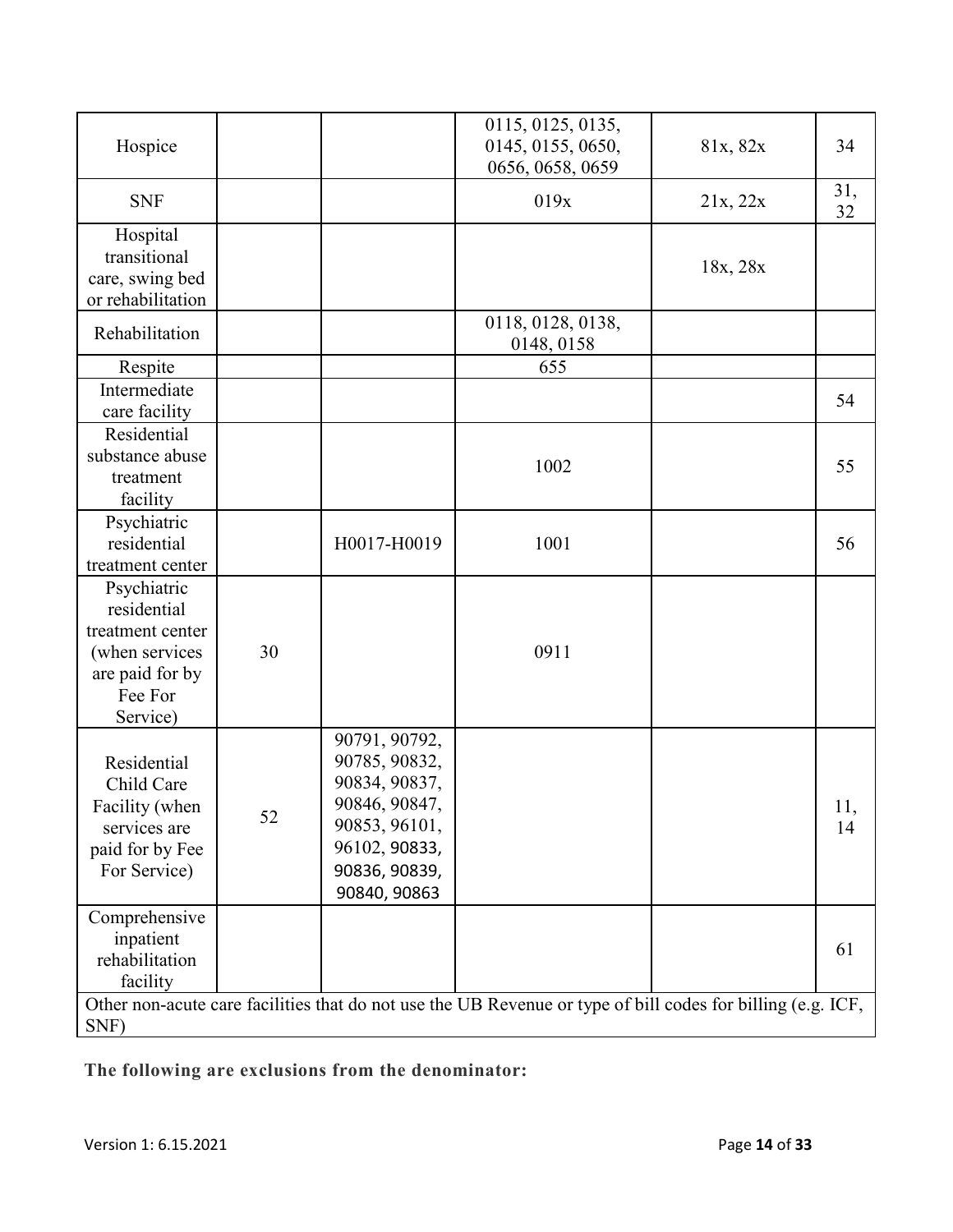- If the discharge is followed by readmission or direct transfer to an emergency department for a primary diagnosis of mental health- within the 7-day follow-up period, count only the readmission discharge or the discharge from the emergency department to which the patient was transferred.
- Exclude discharges followed by admission or direct transfer to an acute or nonacute facility within the 7-day follow-up period, regardless of primary diagnosis for the admission.

These discharges are excluded from the measure because hospitalization or transfer may prevent an outpatient follow-up visit from taking place.

Numerator

Members in the denominator who were seen on an outpatient basis (this excludes case management) with a mental health provider on or within 7 days of discharge.

### **Notes:**

1. Billing provider type is only used on FFS data for the calculation of this metric.

|                                                                                                                                                                                              | And                                                           |                                                                                                            | Within 7<br>days of the<br>discharge |                                      |
|----------------------------------------------------------------------------------------------------------------------------------------------------------------------------------------------|---------------------------------------------------------------|------------------------------------------------------------------------------------------------------------|--------------------------------------|--------------------------------------|
| 90791, 90832, 90834, 90837, 90846, 90847                                                                                                                                                     |                                                               | <sub>or</sub>                                                                                              | Within 7<br>days of the<br>discharge |                                      |
| <b>HCPCS</b><br>G0176, G0177,<br>H0002, H0004,<br>H0031, H0034-<br>H0037, H0039,<br>H0040, H2000,<br>H2001, H2011,<br>H2012, H2014-<br>H2018, H2022,<br>M0064, S9480,<br>S9485<br><b>CPT</b> | <b>Codes to Identify Mental Health Visits</b><br>With<br>With | <b>Billing</b><br><b>Provider</b><br><b>Type</b><br>37, 35,<br>38, 28<br><b>Billing</b><br><b>Provider</b> | or<br><b>or</b>                      | Within 7<br>days of the<br>discharge |
|                                                                                                                                                                                              |                                                               |                                                                                                            |                                      | <b>Type</b>                          |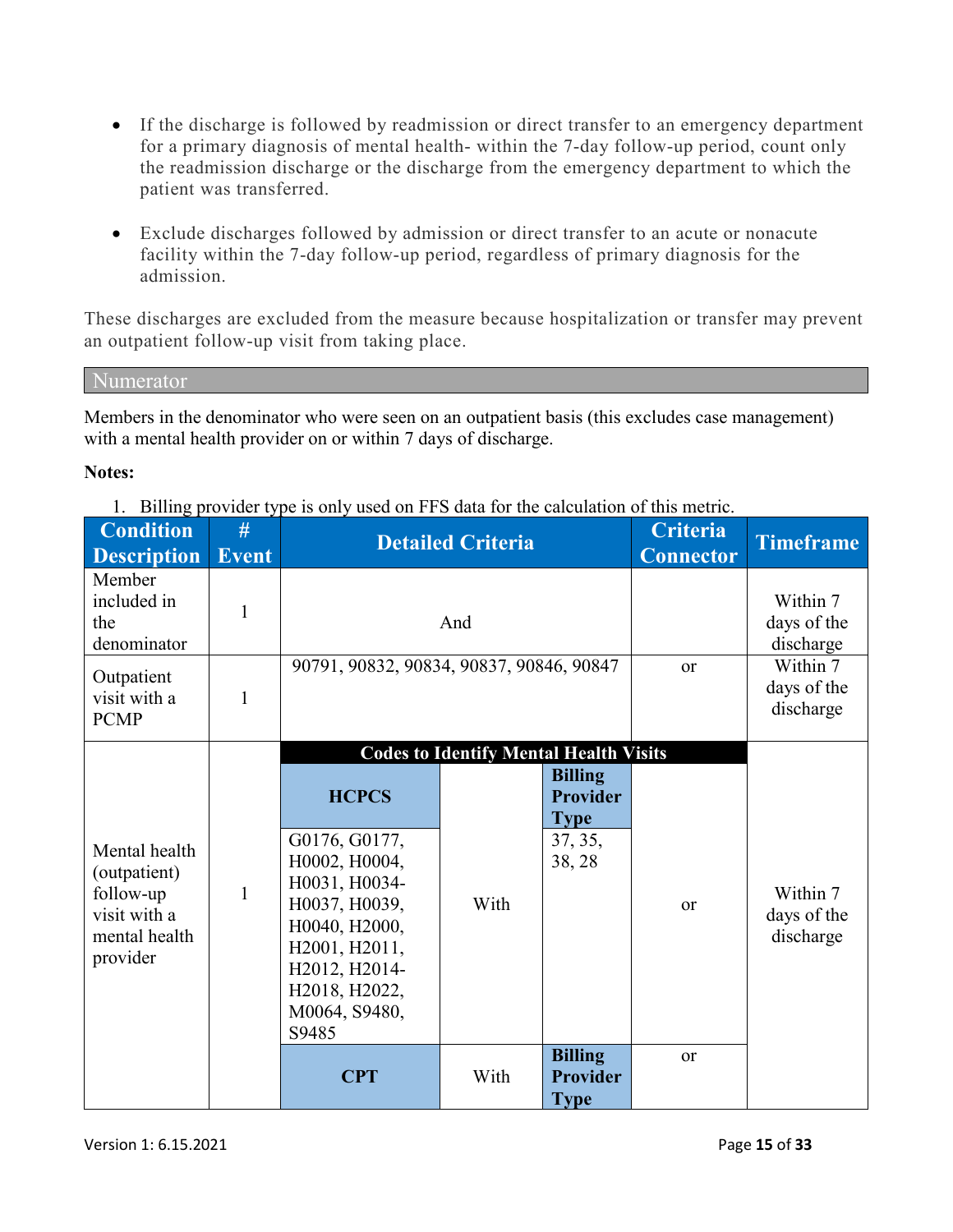| 98960-98962,                                              |                                         | 37, 35,         |    |             |
|-----------------------------------------------------------|-----------------------------------------|-----------------|----|-------------|
| 99201-99205,                                              |                                         | 38, 28          |    |             |
| 99211-99215,                                              |                                         |                 |    |             |
| 99217-99220,                                              |                                         |                 |    |             |
| 99242-99245,                                              |                                         |                 |    |             |
|                                                           |                                         |                 |    |             |
| 99341-99345,                                              |                                         |                 |    |             |
| 99347-99350                                               |                                         |                 |    |             |
|                                                           |                                         | <b>Billing</b>  |    |             |
| <b>CPT</b>                                                |                                         | <b>Provider</b> |    |             |
|                                                           |                                         | <b>Type</b>     |    |             |
| 90791, 90792,                                             |                                         | 37, 35,         |    |             |
| 90832, 90834,                                             |                                         | 38, 28          |    |             |
| 90837, 90839,                                             |                                         |                 |    |             |
|                                                           |                                         |                 |    |             |
| 90847, 90849,                                             | With                                    |                 | or |             |
| 90853, 90870,                                             |                                         |                 |    |             |
| 90875, 90876,                                             |                                         |                 |    |             |
| 99221-99223,                                              |                                         |                 |    |             |
| 99231-99233,                                              |                                         |                 |    |             |
| 99238, 99239,                                             |                                         |                 |    |             |
| 99251-99255                                               |                                         |                 |    |             |
|                                                           |                                         |                 |    |             |
|                                                           | <b>UB Revenue Codes</b>                 |                 |    |             |
|                                                           |                                         |                 |    |             |
| The organization does not need to determine practitioner  |                                         |                 |    |             |
| type for follow-up visits identified by the following UB  |                                         |                 |    |             |
| Revenue codes. Visits identified by the following Revenue |                                         |                 |    | Within 7    |
| codes must be used in conjunction with any primary        |                                         |                 |    | days of the |
| covered Mental Health diagnosis code (see Appendix A).    |                                         |                 |    | discharge   |
|                                                           |                                         | <b>Billing</b>  |    |             |
| <b>Revenue Code</b>                                       |                                         | <b>Provider</b> |    |             |
|                                                           | With                                    | <b>Type</b>     | or |             |
|                                                           |                                         |                 |    |             |
| 0900, 0914, 0915,                                         |                                         | 01              |    |             |
| 0529                                                      |                                         |                 |    |             |
|                                                           | UB Revenue Code 0900 with the following |                 |    |             |
|                                                           |                                         | <b>Billing</b>  |    |             |
| <b>CPT/HCPC</b>                                           |                                         | <b>Provider</b> |    |             |
|                                                           |                                         | <b>Type</b>     |    |             |
|                                                           |                                         |                 |    |             |
| G0176, G0177,                                             |                                         | 32, 45          |    | Within 7    |
| H0002, H0004,                                             |                                         |                 |    | days of the |
| H0031, H0034-                                             | With                                    |                 | or | discharge   |
| H0037, H0039,                                             |                                         |                 |    |             |
| H0040, H2000,                                             |                                         |                 |    |             |
| H2001, H2011,                                             |                                         |                 |    |             |
| H2012, H2014-                                             |                                         |                 |    |             |
| H2018, H2022,                                             |                                         |                 |    |             |
| M0064, S9480,                                             |                                         |                 |    |             |
|                                                           |                                         |                 |    |             |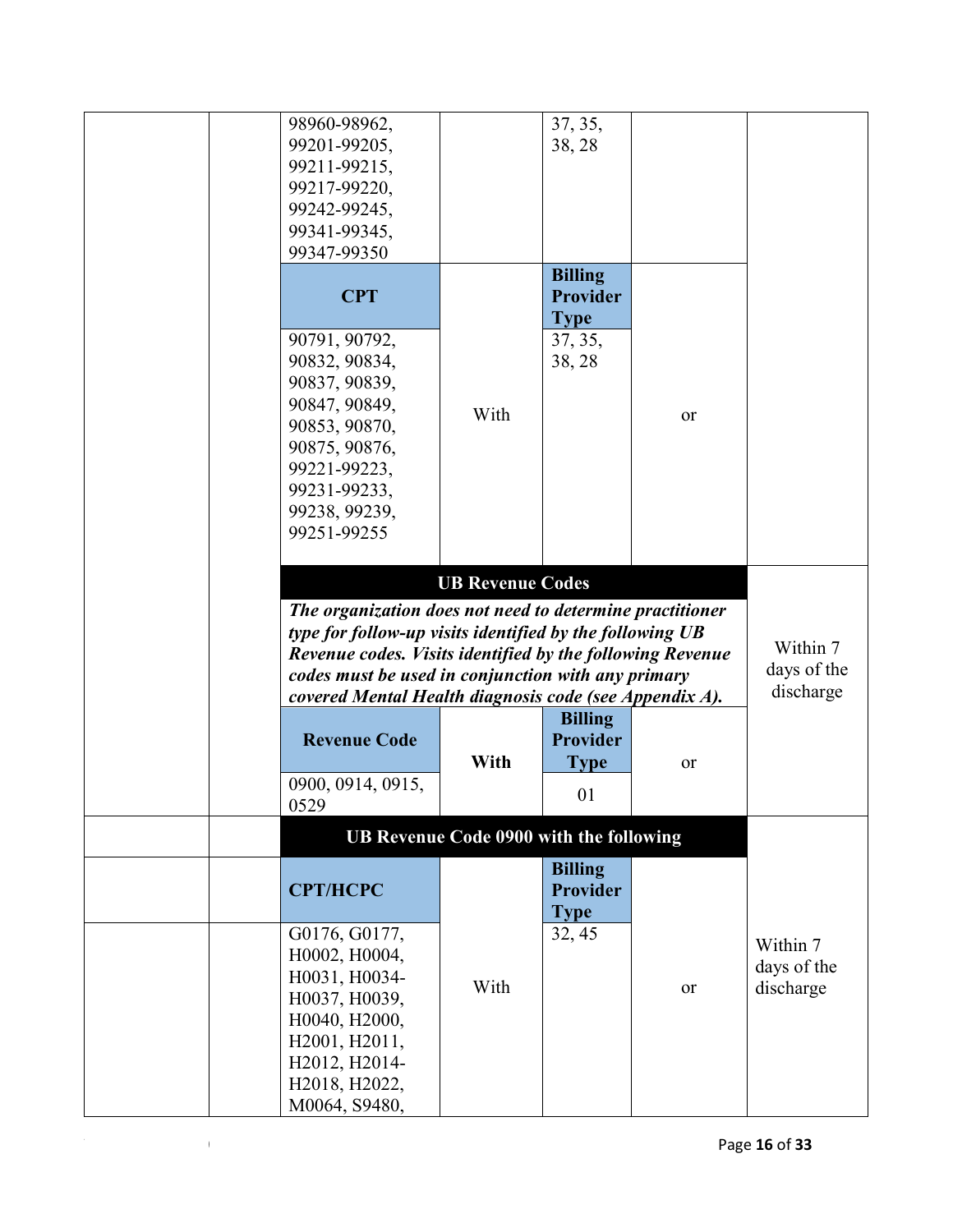| S9485, 98960- |  |  |
|---------------|--|--|
|               |  |  |
| 98962, 99201- |  |  |
| 99205, 99211- |  |  |
| 99215, 99217- |  |  |
| 99220, 99242- |  |  |
| 99245, 99341- |  |  |
| 99345, 99347- |  |  |
| 99350, 90791, |  |  |
| 90792, 90832, |  |  |
| 90834, 90837, |  |  |
| 90839, 90847, |  |  |
| 90849, 90853, |  |  |
| 90870, 90875, |  |  |
| 90876, 99221- |  |  |
| 99223, 99231- |  |  |
| 99233, 99238, |  |  |
| 99239, 99251- |  |  |
| 99255         |  |  |

\* For each denominator event (discharge), the follow-up visit must occur after the applicable discharge. An outpatient visit on the date of discharge should be included in the measure.

### Continuous Enrollment Criteria

Members must be continuously enrolled in the ACC from date of discharge for 7 days, with no gaps.

### Data Source

### RAE claims/encounter systems

### FFS Claims

# Calculation of Measure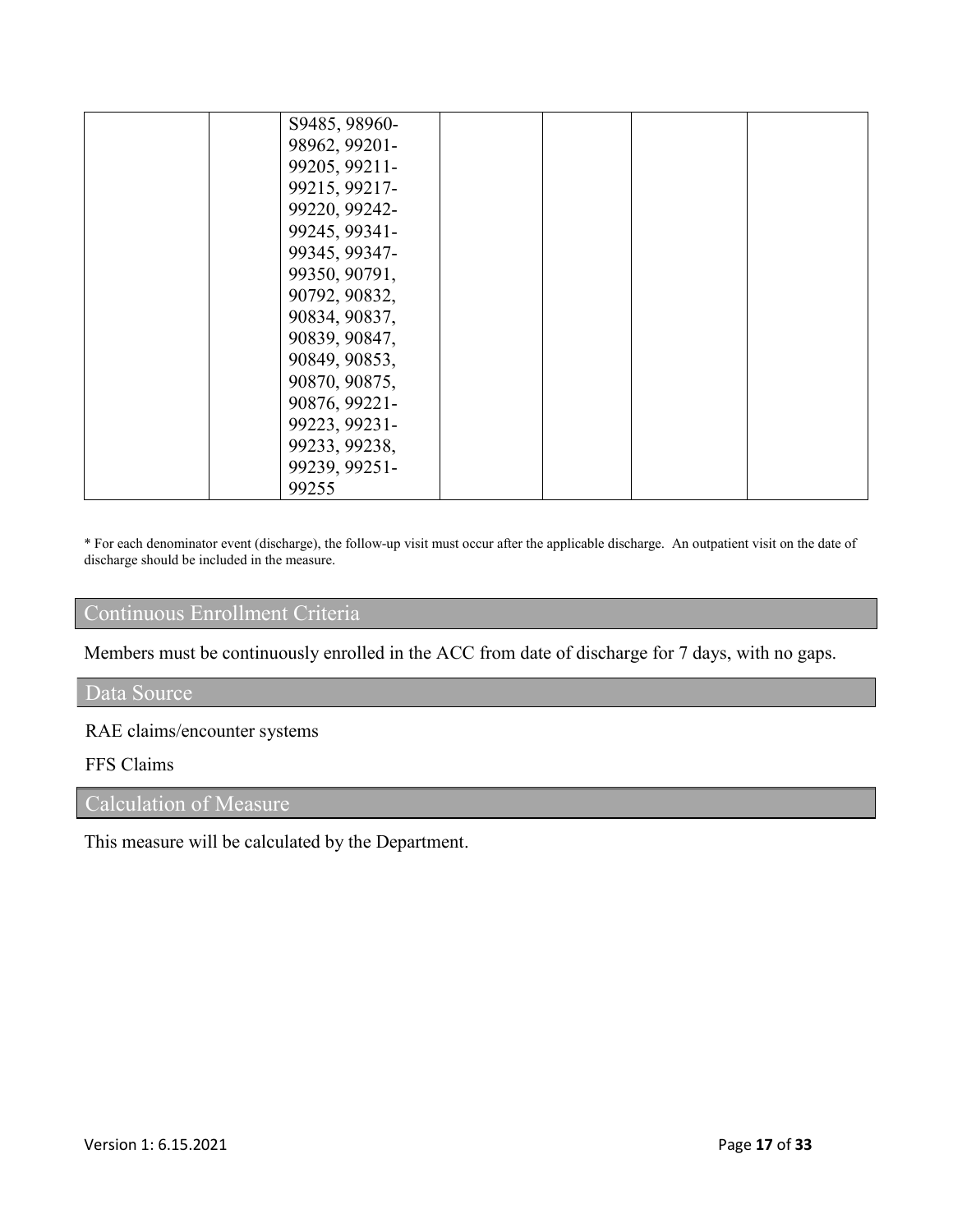# **Indicator 3: Follow-up Appointment within 7 days of an Emergency Department (ED) visit for a Substance Use Disorder**

### Measure Description

The percentage of member discharges from an emergency department episode for treatment of a covered substance use disorder (SUD) to the community or a non-24-hour treatment facility who were seen on an outpatient basis by a behavioral health provider on or within 7 days of discharge.

Measurement Period

Triggering event: July 1, 2021 to June 24, 2022

Full measurement period: July 1, 2021 to June 30, 2022

#### Denominator

Members will be included in the denominator if they are enrolled in the ACC and received a discharge from an emergency department episode for treatment of a primary covered substance use disorder diagnosis (see Appendix A) to the community or a non-24-hour treatment facility.

#### **Notes:**

- 1. The Department will not exclude state hospital stays not paid under Medicaid due to lack of data.
- 2. Billing provider type is only used on FFS data for the calculation of this metric.

| <b>Condition</b><br><b>Description</b>           | #<br><b>Event</b> | <b>Detailed Criteria</b> | <b>Criteria</b><br><b>Connector</b> | <b>Timeframe</b>     |
|--------------------------------------------------|-------------------|--------------------------|-------------------------------------|----------------------|
| Enrolled in the ACC                              |                   |                          | and                                 |                      |
| Member discharge from                            |                   | <b>UB Revenue Code</b>   |                                     |                      |
| an emergency department<br>episode for a primary |                   | $45x$ or $045x$          | <sub>or</sub>                       | During<br>evaluation |
| substance use disorder                           |                   | <b>CPT</b>               |                                     | period               |
| diagnosis (see Appendix<br>A).                   |                   | 99281-99285              | <sub>or</sub>                       |                      |

### Population Exclusions

Members with a non-acute care discharge will be excluded from the measure.

| <b>Codes to Identify Non-Acute Care</b> |                                                 |  |                   |                                  |            |  |  |  |  |
|-----------------------------------------|-------------------------------------------------|--|-------------------|----------------------------------|------------|--|--|--|--|
| <b>Condition</b><br><b>Description</b>  | <b>Billing</b><br>Provider HCPCS<br><b>Type</b> |  | <b>UB</b> Revenue | <b>UB</b> Type of<br><b>Bill</b> | <b>POS</b> |  |  |  |  |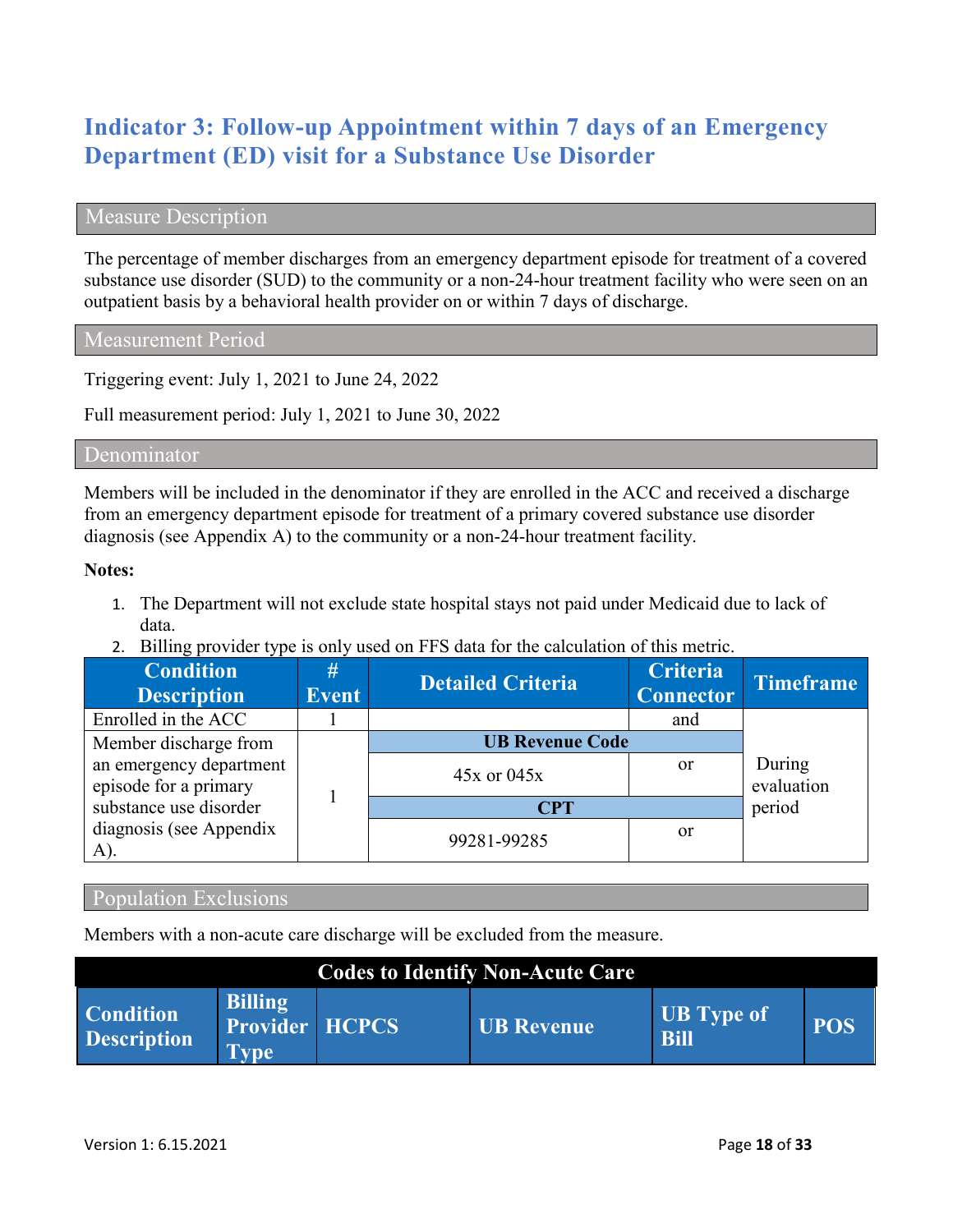|                   |    |               | 0115, 0125, 0135,                                                                                           |          |        |
|-------------------|----|---------------|-------------------------------------------------------------------------------------------------------------|----------|--------|
| Hospice           |    |               | 0145, 0155, 0650,                                                                                           | 81x, 82x | 34     |
|                   |    |               | 0656, 0658, 0659                                                                                            |          |        |
| <b>SNF</b>        |    |               | 019x                                                                                                        | 21x, 22x | 31, 32 |
| Hospital          |    |               |                                                                                                             |          |        |
| transitional      |    |               |                                                                                                             |          |        |
| care, swing bed   |    |               |                                                                                                             | 18x, 28x |        |
| or rehabilitation |    |               |                                                                                                             |          |        |
|                   |    |               | 0118, 0128, 0138,                                                                                           |          |        |
| Rehabilitation    |    |               | 0148, 0158                                                                                                  |          |        |
| Respite           |    |               | 655                                                                                                         |          |        |
| Intermediate      |    |               |                                                                                                             |          |        |
| care facility     |    |               |                                                                                                             |          | 54     |
| Residential       |    |               |                                                                                                             |          |        |
| substance abuse   |    |               |                                                                                                             |          |        |
| treatment         |    |               | 1000                                                                                                        |          | 55     |
| facility          |    |               |                                                                                                             |          |        |
| Psychiatric       |    |               |                                                                                                             |          |        |
| residential       |    | H0017-H0019   | 1001                                                                                                        |          | 56     |
| treatment center  |    |               |                                                                                                             |          |        |
| Psychiatric       |    |               |                                                                                                             |          |        |
| residential       |    |               |                                                                                                             |          |        |
| treatment center  |    |               |                                                                                                             |          |        |
| (when services    | 30 |               | 0911                                                                                                        |          |        |
| are paid for by   |    |               |                                                                                                             |          |        |
| Fee For           |    |               |                                                                                                             |          |        |
| Service)          |    |               |                                                                                                             |          |        |
|                   |    | 90791, 90792, |                                                                                                             |          |        |
| Residential       |    | 90785, 90832, |                                                                                                             |          |        |
| Child Care        |    | 90834, 90837, |                                                                                                             |          |        |
| Facility (when    |    | 90846, 90847, |                                                                                                             |          |        |
| services are      | 52 | 90853, 96101, |                                                                                                             |          | 11, 14 |
| paid for by Fee   |    | 96102, 90833, |                                                                                                             |          |        |
| For Service)      |    | 90836, 90839, |                                                                                                             |          |        |
|                   |    | 90840, 90863  |                                                                                                             |          |        |
| Comprehensive     |    |               |                                                                                                             |          |        |
| inpatient         |    |               |                                                                                                             |          |        |
| rehabilitation    |    |               |                                                                                                             |          | 61     |
| facility          |    |               |                                                                                                             |          |        |
|                   |    |               | Other non-acute care facilities that do not use the UB Revenue or type of bill codes for billing (e.g. ICF, |          |        |
| SNF)              |    |               |                                                                                                             |          |        |

**The following are exclusions from the denominator:**

• If the discharge is followed by readmission or direct transfer to an emergency department for a primary diagnosis of substance use disorder (SUD) within the 7-day follow-up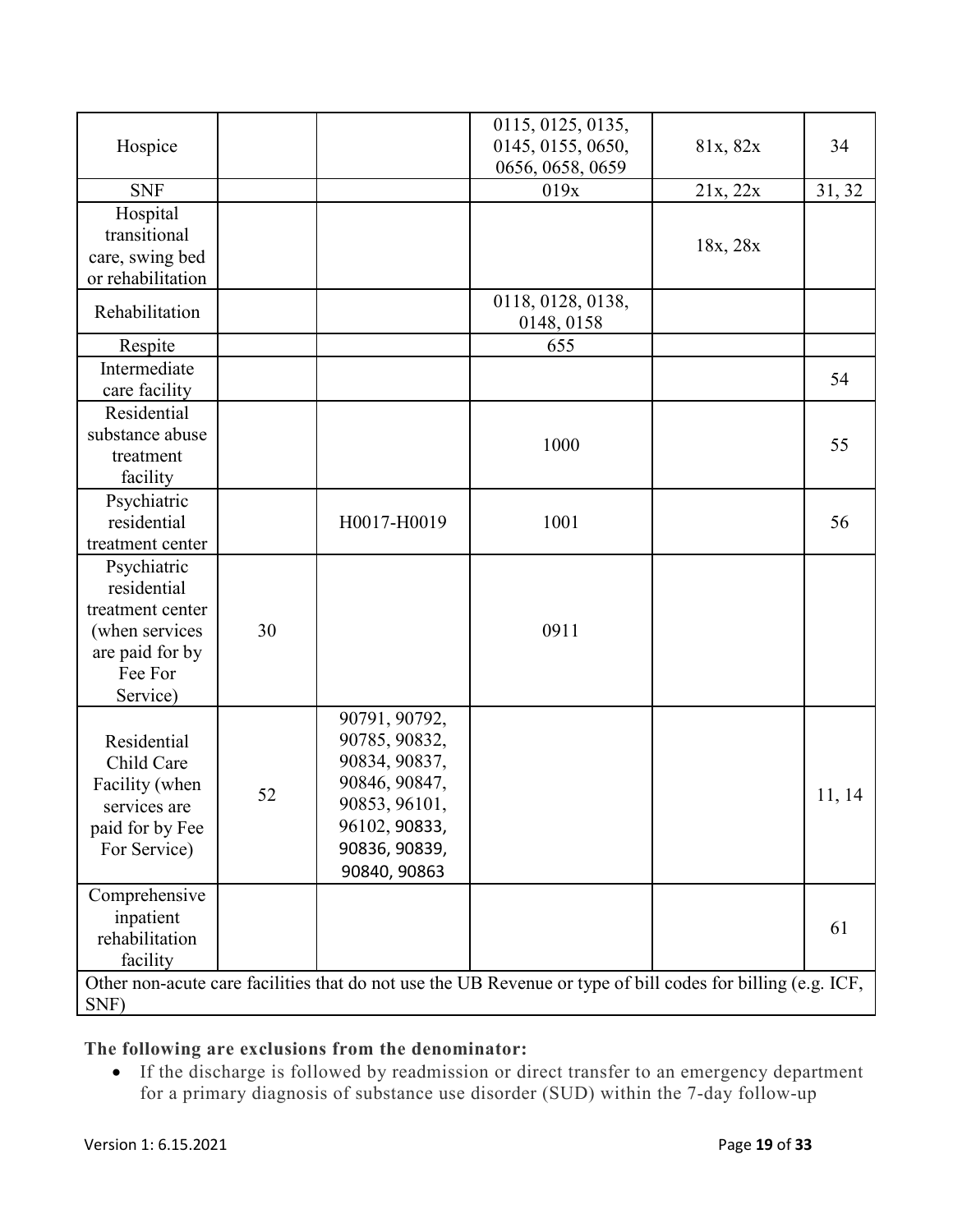period, count only the readmission discharge or the discharge from the emergency department to which the patient was transferred.

• Exclude discharges followed by admission or direct transfer to an acute or nonacute facility within the 7-day follow-up period, regardless of primary diagnosis for the admission.

These discharges are excluded from the measure because hospitalization or transfer may prevent an outpatient follow-up visit from taking place.

Numerator

Members in the denominator who were seen on an outpatient basis (this excludes case management) with a behavioral health provider on or within 7 days of discharge.

| <b>Condition</b><br><b>Description</b>      | #<br><b>Event</b> | <b>Detailed Criteria</b>                          |      |                                                  | Criteria<br><b>Connector</b> | <b>Timeframe</b>                     |
|---------------------------------------------|-------------------|---------------------------------------------------|------|--------------------------------------------------|------------------------------|--------------------------------------|
| Member<br>included in the<br>denominator    | $\mathbf{1}$      |                                                   |      |                                                  | and                          | Within 7<br>days of the<br>discharge |
| Outpatient visit<br>with a PCMP             | 1                 | 90791, 90832, 90834, 90837, 90846,<br>90847       |      |                                                  | <b>or</b>                    | Within 7<br>days of the<br>discharge |
|                                             |                   |                                                   |      | <b>Codes to Identify Detoxification</b>          |                              |                                      |
|                                             |                   | <b>HCPCS</b>                                      | With | <b>Billing</b><br><b>Provider</b><br><b>Type</b> | or                           |                                      |
|                                             |                   | H2036<br>H0010<br>H0011                           |      | 63, 64,<br>37, 35,<br>38, 25                     |                              |                                      |
| Substance Use                               |                   | <b>Codes to Identify Behavioral Health Visits</b> |      |                                                  |                              |                                      |
| Disorder<br>(outpatient)<br>follow-up visit | $\mathbf{1}$      | <b>HCPC</b>                                       |      | <b>Billing</b><br><b>Provider</b><br><b>Type</b> |                              |                                      |
| with a                                      |                   | G0176, G0177,                                     |      | 63, 64,                                          |                              |                                      |
| behavioral<br>health provider               |                   | H0001, H0002,<br>H0004, H0005,                    |      | 37, 35,<br>38, 25                                |                              |                                      |
|                                             |                   | H0006, H0007,                                     |      |                                                  |                              | Within 7                             |
|                                             |                   | H0015, H0020,                                     | With |                                                  | or                           | days of the<br>discharge             |
|                                             |                   | H0022, H0031,                                     |      |                                                  |                              |                                      |
|                                             |                   | H0032 H0033,<br>H0034, H0035,                     |      |                                                  |                              |                                      |
|                                             |                   | H0036, H0037,                                     |      |                                                  |                              |                                      |
|                                             |                   | H0039, H0040,                                     |      |                                                  |                              |                                      |
|                                             |                   | H2000, H2001,<br>H2012, H2013,                    |      |                                                  |                              |                                      |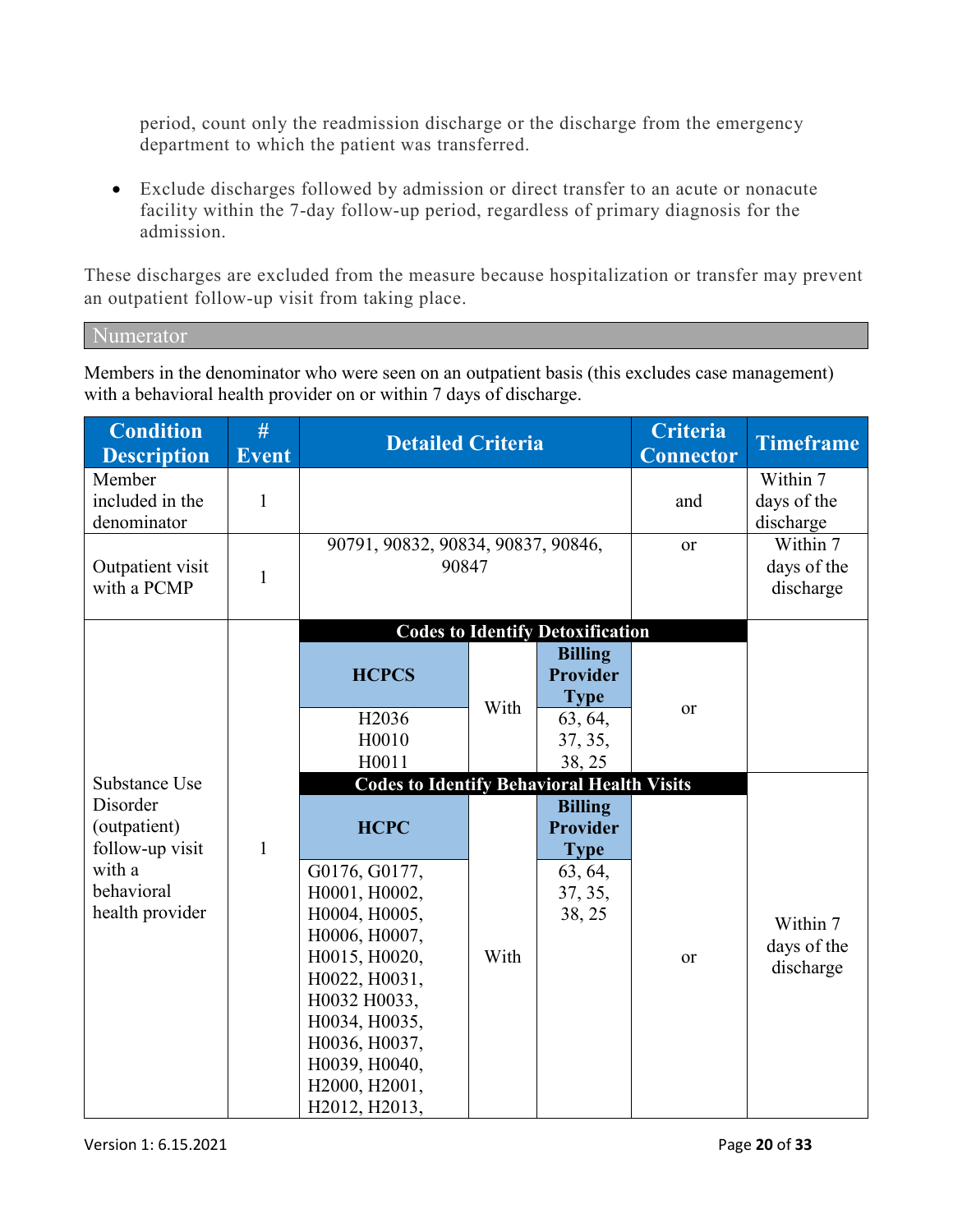| H2014, H2015,<br>H2016, H2017,<br>H2018, H2035,<br>H2036, S9480,<br>S9485, T1006,<br>T1012                                                                                                                                                                |                         |                                                  |    |                                      |
|-----------------------------------------------------------------------------------------------------------------------------------------------------------------------------------------------------------------------------------------------------------|-------------------------|--------------------------------------------------|----|--------------------------------------|
| <b>CPT</b>                                                                                                                                                                                                                                                |                         | <b>Billing</b><br><b>Provider</b><br><b>Type</b> |    |                                      |
| 99202-99205,<br>99211-99215,<br>99217-99220,<br>99221-99223,<br>99231-99233,<br>99238, 99239,<br>99251-99255,<br>99242-99245,<br>99341-99345,<br>99347-99350,<br>90791, 90792,<br>90832-90834,<br>90836-90840,<br>90847, 90849,<br>90853, 90875,<br>90876 | With                    | 63, 64,<br>37, 35,<br>38, 25                     | or | Within 7<br>days of the<br>discharge |
|                                                                                                                                                                                                                                                           | <b>UB Revenue Codes</b> |                                                  |    |                                      |
| The organization does not need to determine                                                                                                                                                                                                               |                         |                                                  |    |                                      |
| practitioner type for follow-up visits identified by the                                                                                                                                                                                                  |                         |                                                  |    |                                      |
| following UB Revenue codes. Visits identified by the                                                                                                                                                                                                      |                         |                                                  |    | Within 7                             |
| following Revenue codes must be used in conjunction<br>with any primary covered Substance Use diagnosis code<br>(see Appendix A).                                                                                                                         |                         |                                                  |    | days of the<br>discharge             |
| <b>Revenue Code</b>                                                                                                                                                                                                                                       | With                    | <b>Billing</b><br>Provider<br><b>Type</b>        | or |                                      |
| 0529, 0900, 0914,<br>0915, 1000, 1002                                                                                                                                                                                                                     |                         | 01<br>02                                         |    |                                      |
| <b>UB Revenue Code 1000 with the following</b>                                                                                                                                                                                                            |                         |                                                  |    |                                      |
|                                                                                                                                                                                                                                                           |                         | <b>Billing</b>                                   |    | Within 7                             |
| <b>CPT/HCPC</b>                                                                                                                                                                                                                                           |                         | <b>Provider</b><br><b>Type</b>                   |    | days of the<br>discharge             |
| G0176, G0177,<br>H0001, H0002,<br>H0004, H0005,<br>H0006, H0007,                                                                                                                                                                                          | With                    | 32, 45                                           | or |                                      |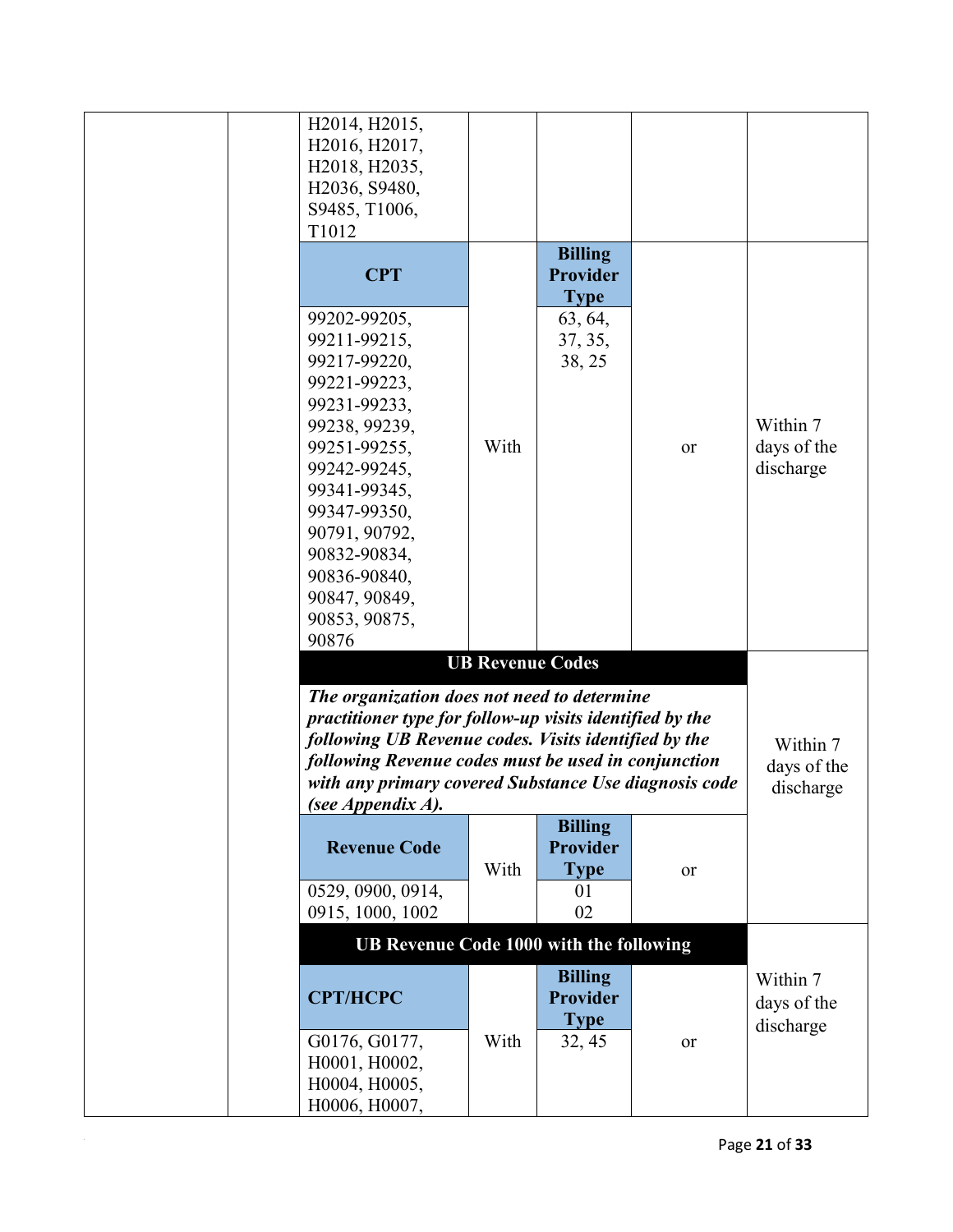| H0015, H0020, |  |  |
|---------------|--|--|
| H0022, H0031, |  |  |
| H0033, H0034, |  |  |
| H0035, H0036, |  |  |
| H0037, H0039, |  |  |
| H0040, H2000, |  |  |
| H2001, H2012, |  |  |
| H2013, H2014, |  |  |
| H2015, H2016, |  |  |
| H2017, H2018, |  |  |
| H0032, H2035, |  |  |
| H2036, S9480, |  |  |
| S9485, T1006, |  |  |
| T1012         |  |  |
| 99202-99205,  |  |  |
| 99211-99215,  |  |  |
| 99217-99220,  |  |  |
| 99221-99223,  |  |  |
| 99231-99233,  |  |  |
| 99238, 99239, |  |  |
| 99251-99255,  |  |  |
| 99242-99245,  |  |  |
| 99341-99345,  |  |  |
| 99347-99350,  |  |  |
| 90791, 90792, |  |  |
| 90832-90834,  |  |  |
| 90836-90840,  |  |  |
| 90847, 90849, |  |  |
| 90853, 90875, |  |  |
| 90876         |  |  |

### Continuous Enrollment Criteria

Members must be continuously enrolled in the ACC from date of discharge for 7 days, with no gaps.

### Data Source

RAE claims/encounter systems

### FFS Claims

Calculation of Measure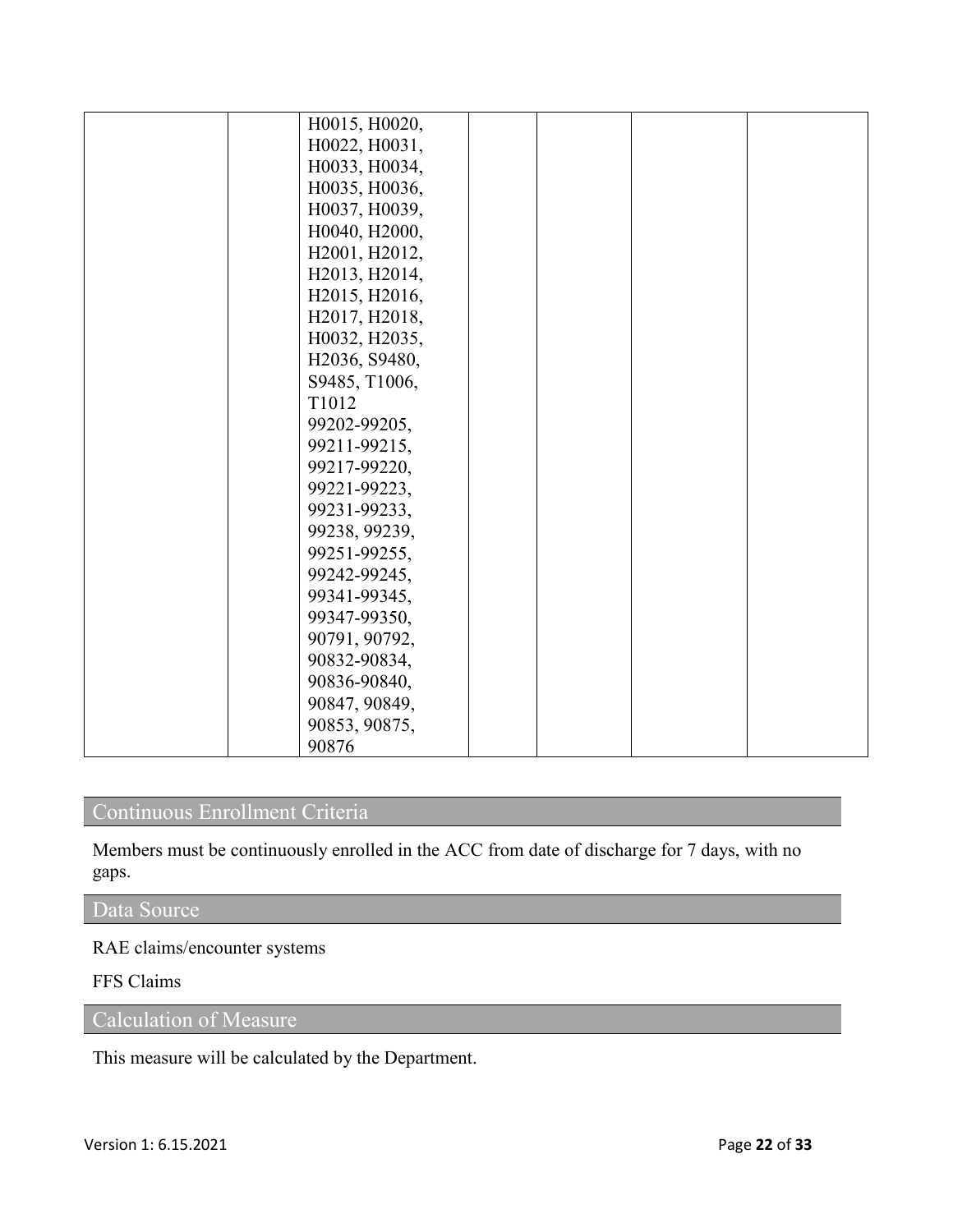# **Indicator 4: Follow-up after a Positive Depression Screen**

#### Measure Description

Percentage of members engaged in mental health service on or within 30 days of screening positive for depression within a Primary Care Setting (Primary Care Visit as defined by the RAE ACC Well Visit KPI [Specification](https://www.colorado.gov/pacific/sites/default/files/Key%20Performance%20Indicator%20Methodology%20Updated%20May%202019.pdf) and [Value Set\)](https://www.colorado.gov/pacific/sites/default/files/ACC%20KPI%20Code%20Value%20Sets%20Updated%20May%202019.xlsx).

\*In order to qualify for payment, depression screening rates must increase by a 10% Gap closure between RAE performance and the Department Goal, as identified by the number of members with an outpatient primary care visit in the evaluation period who received a depression screening (G8431, G8510)

#### **MEASURE YEAR RATES (EXCLUDING MEMBERS 1-11 years old)**

| RAE REGION         | <b>MEMBERS WITH A WELL</b><br><b>VISIT WITHIN THE</b><br>MEASUREMENTYEAR                 | <b>MEMBERS WITH A</b><br><b>DEPRESSION SCREEN</b><br><b>WITHIN MEASUREMENT</b><br><b>YEAR</b> | $19 - 20$<br>Rate | Gap | <b>UPDATED</b><br>Goal |
|--------------------|------------------------------------------------------------------------------------------|-----------------------------------------------------------------------------------------------|-------------------|-----|------------------------|
| <b>RAE 01</b>      | Data will be entered when<br>new baseline is calculated,<br>excluding members $1-11$ y/o |                                                                                               |                   |     |                        |
| <b>RAE 02</b>      |                                                                                          |                                                                                               |                   |     |                        |
| <b>RAE 03</b>      |                                                                                          |                                                                                               |                   |     |                        |
| <b>RAE 04</b>      |                                                                                          |                                                                                               |                   |     |                        |
| <b>RAE 05</b>      |                                                                                          |                                                                                               |                   |     |                        |
| <b>RAE 06</b>      |                                                                                          |                                                                                               |                   |     |                        |
| <b>RAE 07</b>      |                                                                                          |                                                                                               |                   |     |                        |
| <b>ACC Overall</b> |                                                                                          |                                                                                               |                   |     |                        |

### Measurement Period

Triggering event: July 1, 2021 to June 1, 2022

Full measurement period: July 1, 2021 to June 30, 2022

Denominator

All members with a positive depression screening as identified by procedure code G8431in a primary care setting.

**Notes:**

1. Billing provider type is only used on FFS data for the calculation of this metric. **Exclusions from the Denominator:**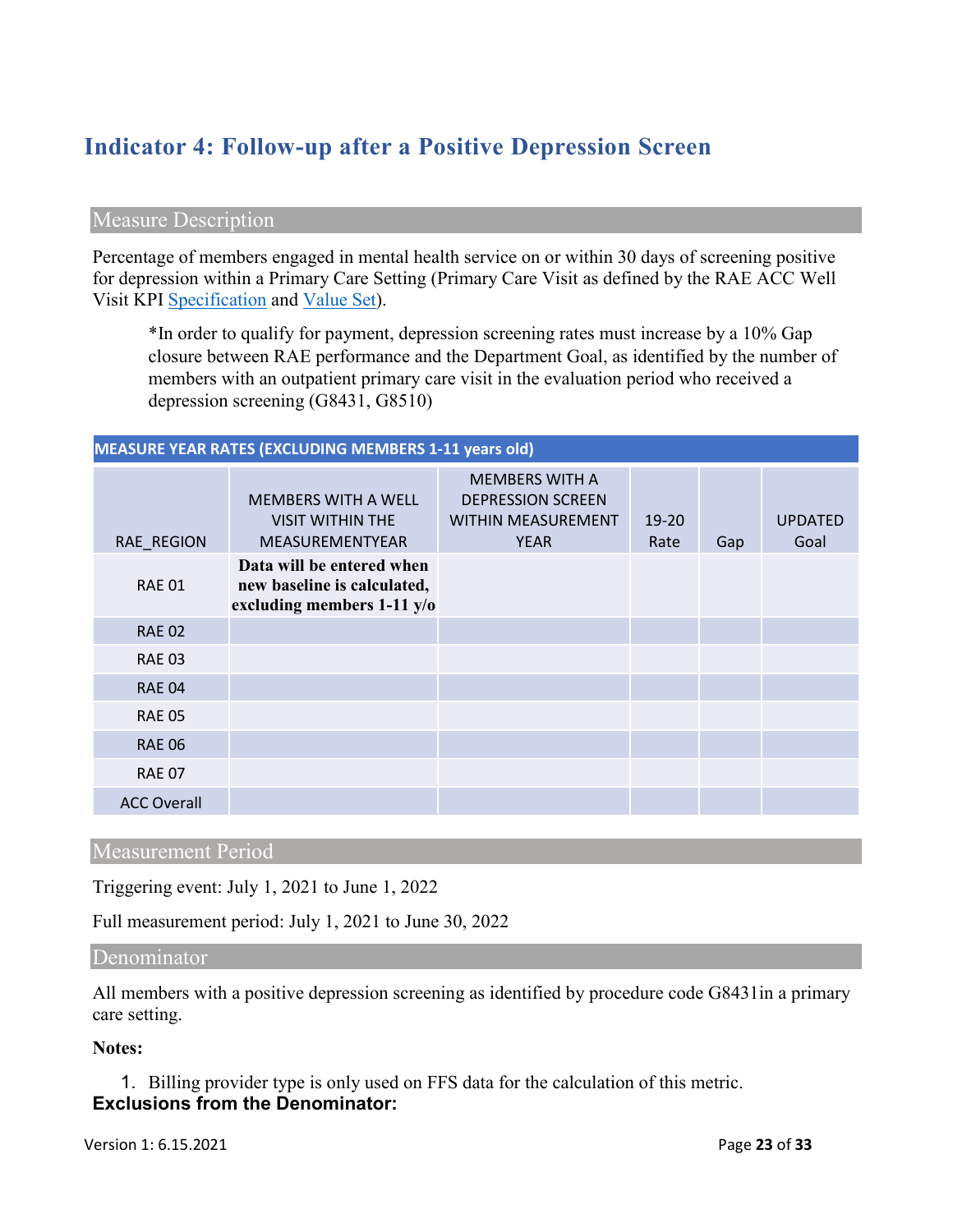# **1. Exclude members under 2 years old**

### Numerator

All members with a positive depression screen who also received one of the following services the same day or within 30 days:

| <b>Condition</b><br><b>Description</b>    | #<br><b>Event</b> | <b>Detailed Criteria</b>                                                        |      |                                                                                        | Criteria<br><b>Connector</b>                                                                                                         | <b>Timeframe</b>                                             |
|-------------------------------------------|-------------------|---------------------------------------------------------------------------------|------|----------------------------------------------------------------------------------------|--------------------------------------------------------------------------------------------------------------------------------------|--------------------------------------------------------------|
| Members included in<br>the denominator    | $\mathbf{1}$      |                                                                                 |      |                                                                                        | and                                                                                                                                  | During<br>evaluation<br>period                               |
| Outpatient visit with a<br><b>PCMP</b>    | $\mathbf{1}$      | 90791, 90832, 90834, 90837,<br>90846, 90847                                     |      |                                                                                        | or                                                                                                                                   | Within 30<br>days of the<br>positive<br>depression<br>screen |
| At least one of the<br>following services | 1                 | <b>CPT</b><br>90791,<br>90792,<br>90832,<br>90834,<br>90837,<br>90846,<br>90847 | with | Care)<br><b>Billing</b><br>Provider<br>Type<br>35, 37,<br>38, 41,<br>25, 26,<br>05, 39 | Codes to identify follow-up Assessment in<br>any setting (Behavioral Health or Primary<br><b>Or</b>                                  | Within 30<br>days of the<br>Positive<br>Depression<br>Screen |
|                                           |                   |                                                                                 |      | Health Screen or Evaluation and                                                        | Codes to identify follow-up Assessment in a<br>Behavioral Health Setting using a Behavioral<br>Management Codes, including Emergency |                                                              |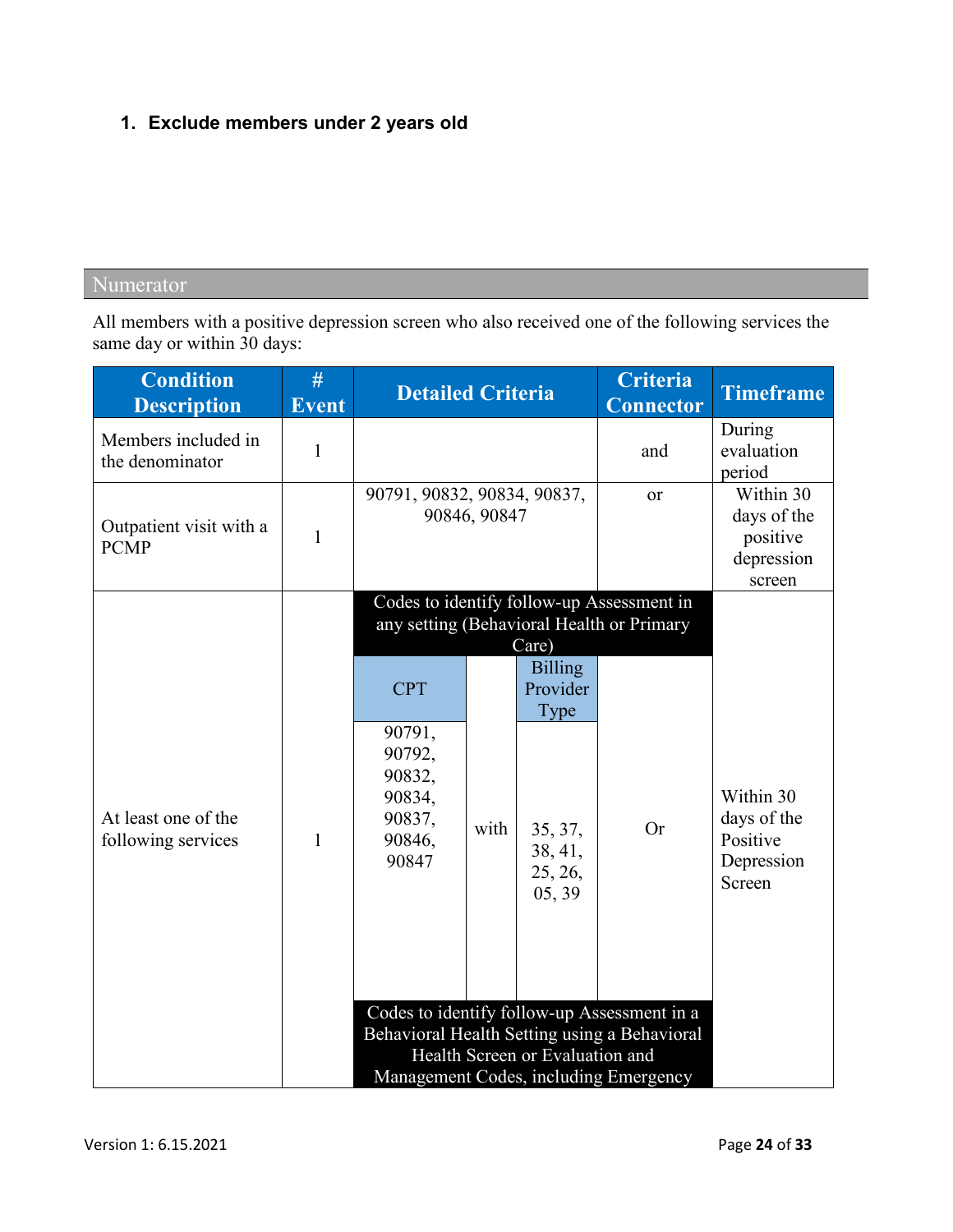|          |      |                | Department E&M Codes and Consultation |  |
|----------|------|----------------|---------------------------------------|--|
|          |      | E&M Codes      |                                       |  |
|          |      | <b>Billing</b> |                                       |  |
| CPT/HCPC |      | Provider       |                                       |  |
|          |      | Type           |                                       |  |
| H0002,   |      | 37, 35,        |                                       |  |
| H2011,   |      | 38, 25         |                                       |  |
| H0031,   |      |                |                                       |  |
| 90833,   |      |                |                                       |  |
| 90836,   |      |                |                                       |  |
| 90838,   |      |                |                                       |  |
| 99201-   |      |                |                                       |  |
| 99205,   |      |                |                                       |  |
| 99211-   |      |                |                                       |  |
| 99215,   |      |                |                                       |  |
| 99217-   |      |                |                                       |  |
| 99226,   |      |                |                                       |  |
| 99231-   |      |                |                                       |  |
| 99236,   |      |                |                                       |  |
| 99238,   |      |                |                                       |  |
| 99239,   |      |                |                                       |  |
| 99304-   |      |                |                                       |  |
| 99310,   |      |                |                                       |  |
| 99315,   | With |                | <b>Or</b>                             |  |
| 99316,   |      |                |                                       |  |
| 99318,   |      |                |                                       |  |
| 99324-   |      |                |                                       |  |
| 99328,   |      |                |                                       |  |
| 99334-   |      |                |                                       |  |
| 99337,   |      |                |                                       |  |
| 99341-   |      |                |                                       |  |
| 99345,   |      |                |                                       |  |
| 99347-   |      |                |                                       |  |
| 99350,   |      |                |                                       |  |
| 99366,   |      |                |                                       |  |
| 99367,   |      |                |                                       |  |
| 99368,   |      |                |                                       |  |
| 99441-   |      |                |                                       |  |
| 99443,   |      |                |                                       |  |
| 99281-   |      |                |                                       |  |
| 99285,   |      |                |                                       |  |
| 99241-   |      |                |                                       |  |
| 99245,   |      |                |                                       |  |
| 99251-   |      |                |                                       |  |
| 99255    |      |                |                                       |  |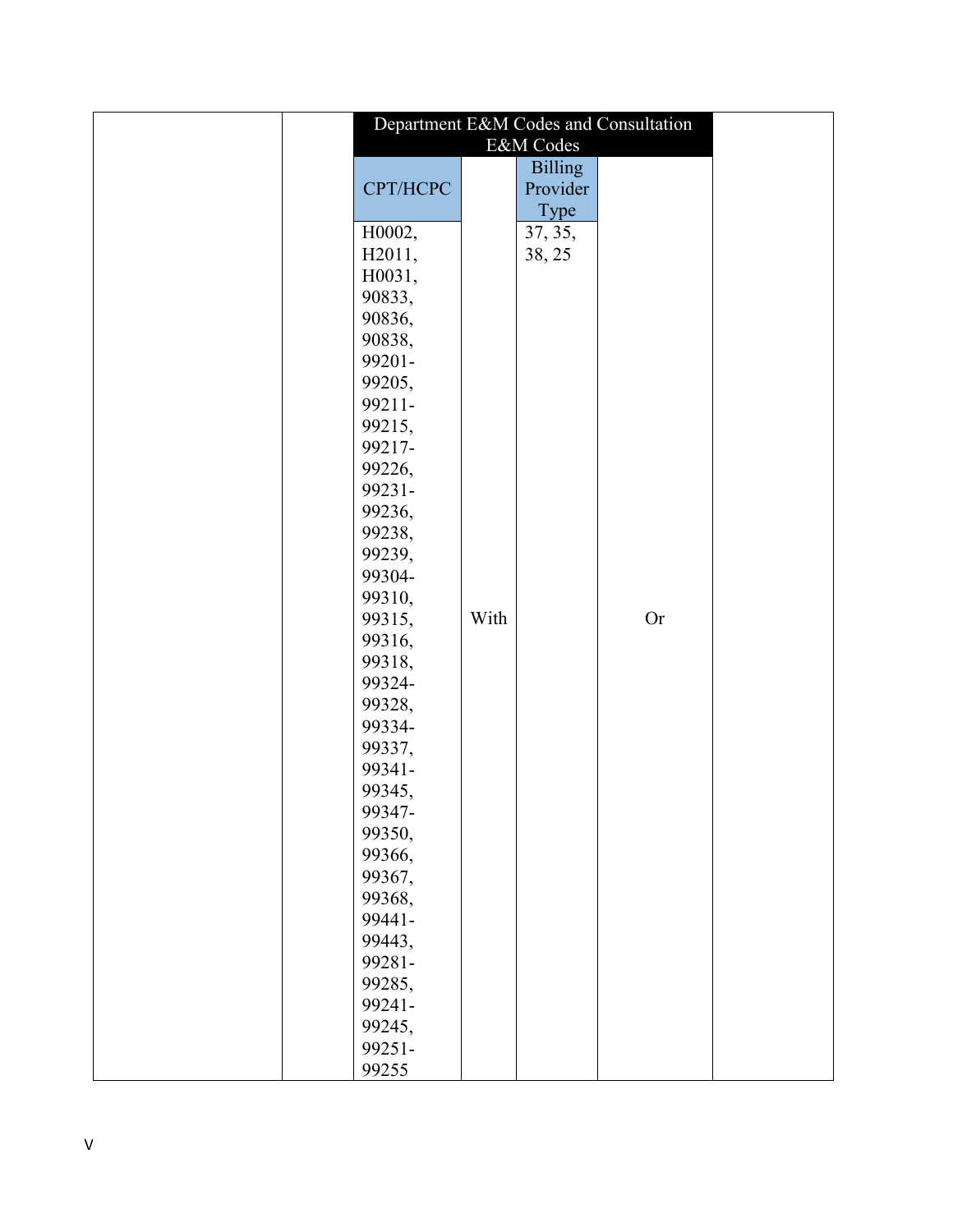|          |      |                | UB Revenue Code 0529 or 0900 with the |             |
|----------|------|----------------|---------------------------------------|-------------|
|          |      | following      |                                       |             |
|          |      | <b>Billing</b> |                                       |             |
| CPT/HCPC |      | Provider       |                                       |             |
|          |      | Type           |                                       |             |
| H0002,   |      | 32, 45         |                                       |             |
| H2011,   |      |                |                                       |             |
| H0031,   |      |                |                                       |             |
| 90791,   |      |                |                                       |             |
| 90792,   |      |                |                                       |             |
| 90832,   |      |                |                                       |             |
| 90833,   |      |                |                                       |             |
| 90834,   |      |                |                                       |             |
| 90836,   |      |                |                                       |             |
| 90837,   |      |                |                                       |             |
| 90838,   |      |                |                                       |             |
| 90846,   |      |                |                                       |             |
| 90847,   |      |                |                                       |             |
| 99201-   |      |                |                                       |             |
| 99205,   |      |                |                                       |             |
| 99211-   |      |                |                                       |             |
| 99215,   |      |                |                                       | Within 30   |
| 99217-   |      |                |                                       | days of the |
| 99226,   |      |                |                                       | Positive    |
| 99231-   | with |                | <b>or</b>                             | Depression  |
| 99236,   |      |                |                                       | Screen      |
| 99238,   |      |                |                                       |             |
| 99239,   |      |                |                                       |             |
| 99304-   |      |                |                                       |             |
| 99310,   |      |                |                                       |             |
| 99315,   |      |                |                                       |             |
| 99316,   |      |                |                                       |             |
| 99318,   |      |                |                                       |             |
| 99324-   |      |                |                                       |             |
| 99328,   |      |                |                                       |             |
| 99334-   |      |                |                                       |             |
| 99337,   |      |                |                                       |             |
| 99341-   |      |                |                                       |             |
| 99345,   |      |                |                                       |             |
| 99347-   |      |                |                                       |             |
| 99350,   |      |                |                                       |             |
| 99366,   |      |                |                                       |             |
| 99367,   |      |                |                                       |             |
| 99368,   |      |                |                                       |             |
| 99441-   |      |                |                                       |             |
| 99443,   |      |                |                                       |             |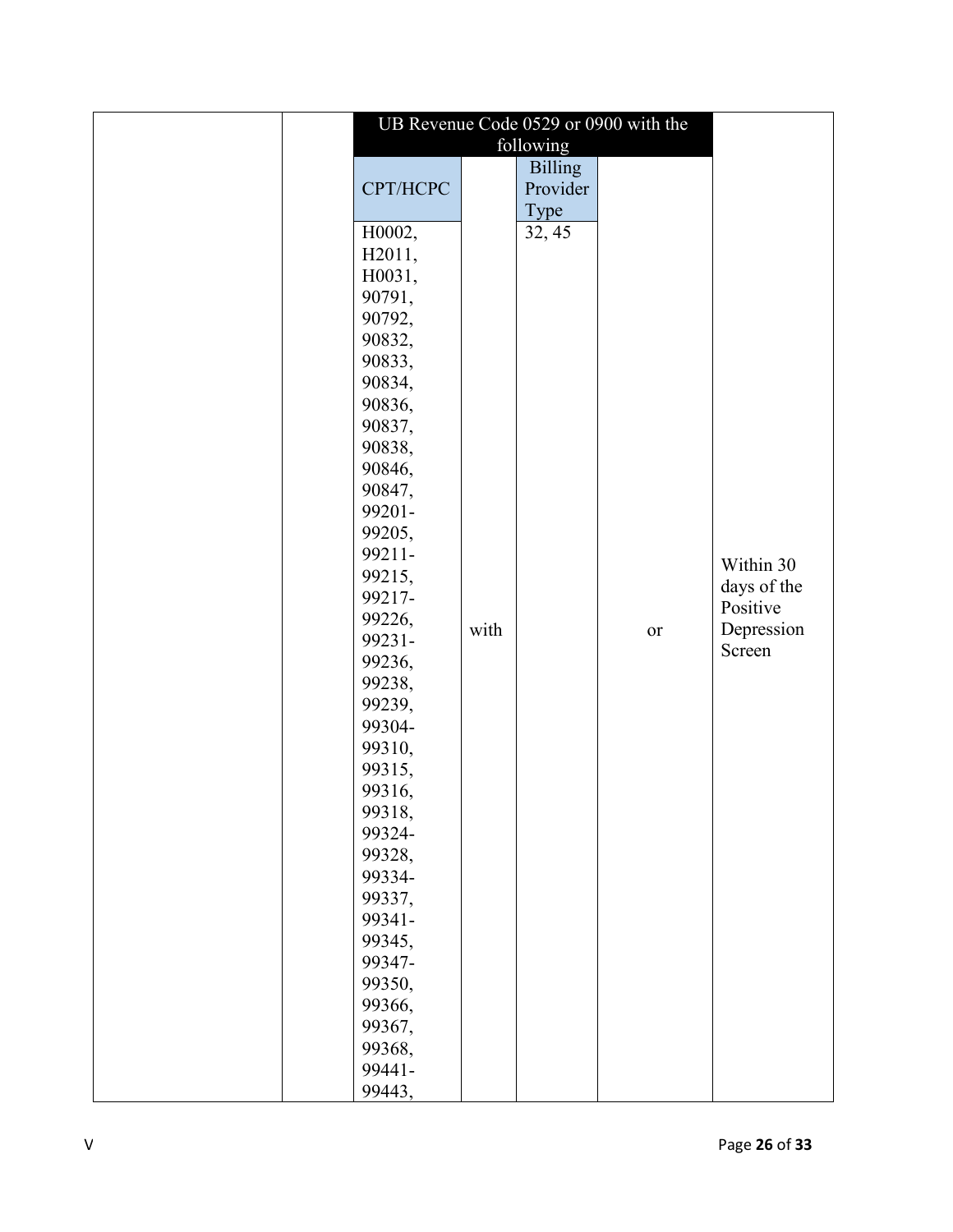| 99281-           |  |  |
|------------------|--|--|
| 99285,<br>99241- |  |  |
|                  |  |  |
|                  |  |  |
| 99245,<br>99251- |  |  |
| 99255            |  |  |

### Continuous Enrollment Criteria

Members must be continuously enrolled in the ACC on the date of the positive depression screen for 30 days, with no gaps.

Data Source

RAE claims/encounter systems

FFS Claims

MCO Encounters as appropriate

Calculation of Measure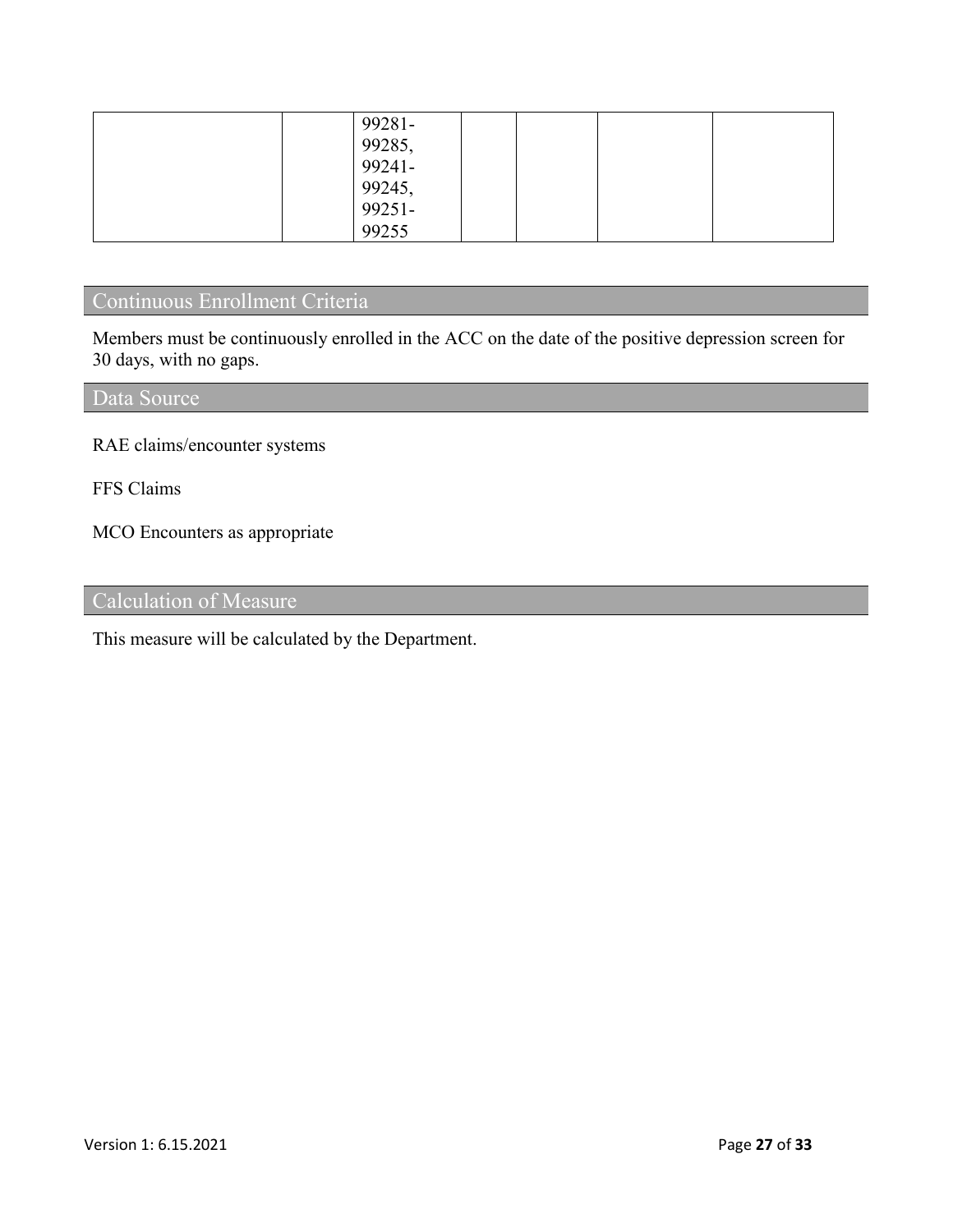# **Indicator 5: Behavioral Health Screening or Assessment for children in the Foster Care system**

### Measure Description

Percentage of foster care children who received a behavioral screening or assessment on or within 30 days of ACC enrollment.

#### Measurement Period

Triggering event: July 1, 2021 to June 1, 2022

Full Measurement Period: July 1, 2021 to June 30, 2022

Denominator

Total number of members who became Medicaid eligible on or after July 1, 2021 based on aid code and are assigned to a RAE. Members must be continuously enrolled for 30 days from the date of ACC enrollment.

#### **Notes:**

- 1. Billing provider type is only used on FFS data for the calculation of this metric.
- 2. If a member moves from one aid category to another, they will not be added to the denominator a second time. Only members new to foster care will count in the denominator.

| <b>Condition</b><br><b>Description</b>                                                  | #<br><b>Event</b> | <b>Detailed Criteria</b>              | <b>Criteria</b><br><b>Connector</b> | Timeframe                          |
|-----------------------------------------------------------------------------------------|-------------------|---------------------------------------|-------------------------------------|------------------------------------|
| Members who became<br>Medicaid eligible based                                           |                   | Aid Codes used to<br>identify members |                                     |                                    |
| on aid code, are enrolled<br>in a RAE for 30 days<br>from the date of ACC<br>enrollment |                   | 10, 11, 12, 13, 19, 20,<br>23         | and                                 | During the<br>evaluation<br>period |

### Population Exclusions

| <b>Condition</b><br><b>Description</b>               | <b>Billing</b><br>Provider<br><b>Type</b> | <b>HCPCS</b> | <b>UB</b><br>Revenue | <b>UB</b><br><b>Type</b><br><sub>of</sub><br><b>Bill</b> | <b>POS</b> |
|------------------------------------------------------|-------------------------------------------|--------------|----------------------|----------------------------------------------------------|------------|
| Psychiatric<br>residential treatment<br>center (when | 30                                        |              | 0911                 |                                                          |            |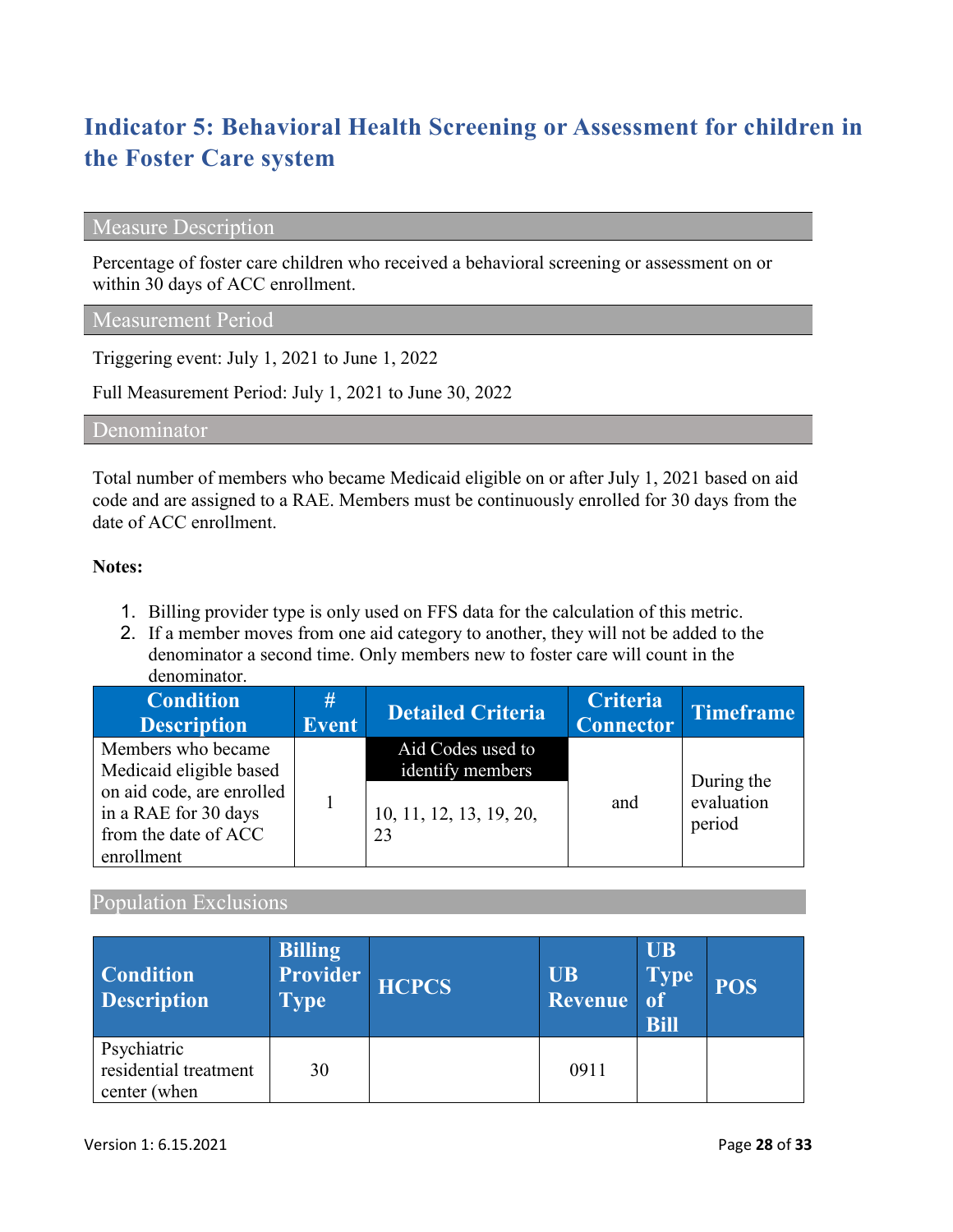| services are paid for<br>by Fee For Service)                                             |    |                                                                                                                                     |  |        |
|------------------------------------------------------------------------------------------|----|-------------------------------------------------------------------------------------------------------------------------------------|--|--------|
| Residential Child<br>Care Facility (when<br>services are paid for<br>by Fee For Service) | 52 | 90791, 90792,<br>90785, 90832,<br>90834, 90837,<br>90846, 90847,<br>90853, 96101,<br>96102, 90833,<br>90836, 90839,<br>90840, 90863 |  | 11, 14 |

Exclude members with aid code 70 from denominator.

Numerator

Total number of members from the denominator who received one of the following services on or within 30 days of ACC enrollment:

| <b>Condition</b><br><b>Description</b>    | #<br><b>Event</b> | <b>Detailed Criteria</b>                                                                                                                                                                                                                             |      | <b>Criteria</b><br><b>Connector</b> | <b>Timeframe</b>                                     |
|-------------------------------------------|-------------------|------------------------------------------------------------------------------------------------------------------------------------------------------------------------------------------------------------------------------------------------------|------|-------------------------------------|------------------------------------------------------|
| Members<br>included in the<br>denominator |                   |                                                                                                                                                                                                                                                      |      | and                                 | During evaluation<br>period                          |
| Outpatient visit<br>with a PCMP           |                   | 90791, 90832, 90834,<br>90837, 90846, 90847                                                                                                                                                                                                          |      | <sub>or</sub>                       | Within 30 days<br>from the date of<br>RAE enrollment |
| At least one of the<br>following services |                   | Codes to identify follow-up Assessment<br>in a Behavioral Health Setting using a<br>Behavioral Health Screen or Evaluation<br>and Management Codes, including<br><b>Emergency Department E&amp;M Codes</b><br>and Consultation E&M Codes<br>CPT/HCPC | with | <b>Billing</b><br>Provider<br>Type  | Within 30 days<br>from the date of<br>RAE enrollment |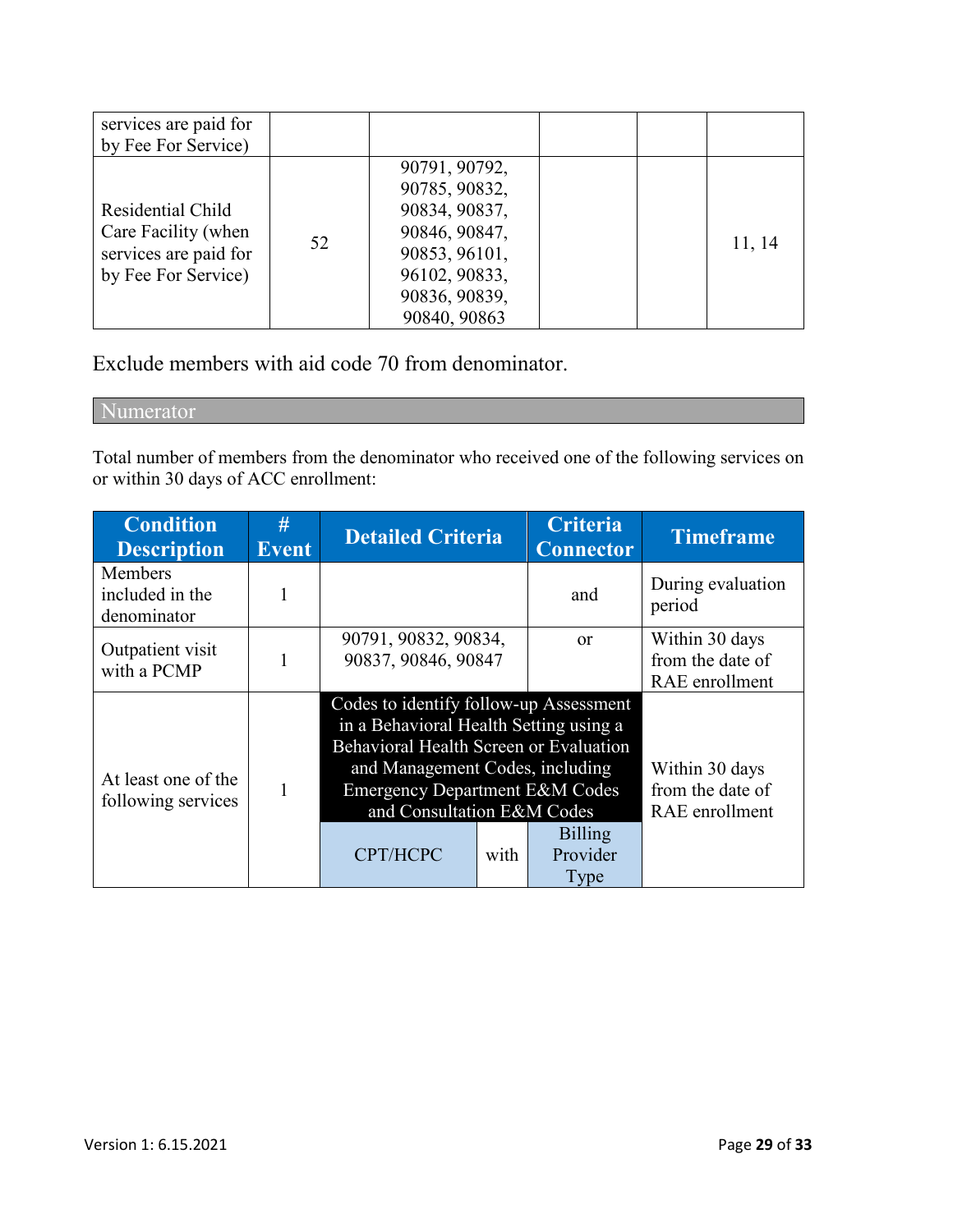| H0002, H0031,                     |               | 37, 35, 38,    |                  |
|-----------------------------------|---------------|----------------|------------------|
| H2011, 90791,                     |               | 25,            |                  |
| 90792, 90832,                     |               |                |                  |
|                                   |               |                |                  |
| 90833, 90834,                     |               |                |                  |
| 90836, 90837,                     |               |                |                  |
| 90838, 90846,                     |               |                |                  |
| 90847, 99201-                     |               |                |                  |
|                                   |               |                |                  |
| 99205, 99211-                     |               |                |                  |
| 99215, 99217-                     |               |                |                  |
| 99226, 99231-                     |               |                |                  |
| 99236, 99238,                     |               |                |                  |
| 99239, 99304-                     |               |                |                  |
|                                   |               |                |                  |
| 99310, 99315,                     |               |                |                  |
| 99316, 99318,                     |               |                |                  |
| 99324-99328,                      |               |                |                  |
| 99334-99337,                      |               |                |                  |
|                                   |               |                |                  |
| 99341-99345,                      |               |                |                  |
| 99347-99350,                      |               |                |                  |
| 99366, 99367,                     |               |                |                  |
| 99368, 99441-                     |               |                |                  |
| 99443, 99281-                     |               |                |                  |
|                                   |               |                |                  |
| 99285, 99241-                     |               |                |                  |
| 99245, 99251-                     |               |                |                  |
| 99255                             |               |                |                  |
| UB Revenue Code 0529 or 0900 with |               |                |                  |
|                                   | the following |                |                  |
|                                   |               |                |                  |
|                                   |               | <b>Billing</b> |                  |
| CPT/HCPC                          |               | Provider       |                  |
|                                   |               | Type           |                  |
| H0002, H0031,                     |               |                |                  |
|                                   |               |                |                  |
| H2011, 90791,                     |               |                |                  |
| 90792, 90832,                     |               |                |                  |
| 90833, 90834,                     |               |                |                  |
| 90836, 90837,                     |               |                |                  |
| 90838, 90846,                     |               |                |                  |
|                                   |               |                |                  |
| 90847, 99201-                     | with          |                |                  |
| 99205, 99211-                     |               |                | Within 30 days   |
| 99215, 99217-                     |               | 32, 45         | from the date of |
| 99226, 99231-                     |               |                | RAE enrollment   |
| 99236, 99238,                     |               |                |                  |
| 99239, 99304-                     |               |                |                  |
|                                   |               |                |                  |
| 99310, 99315,                     |               |                |                  |
| 99316, 99318,                     |               |                |                  |
| 99324-99328,                      |               |                |                  |
| 99334-99337,                      |               |                |                  |
| 99341-99345,                      |               |                |                  |
|                                   |               |                |                  |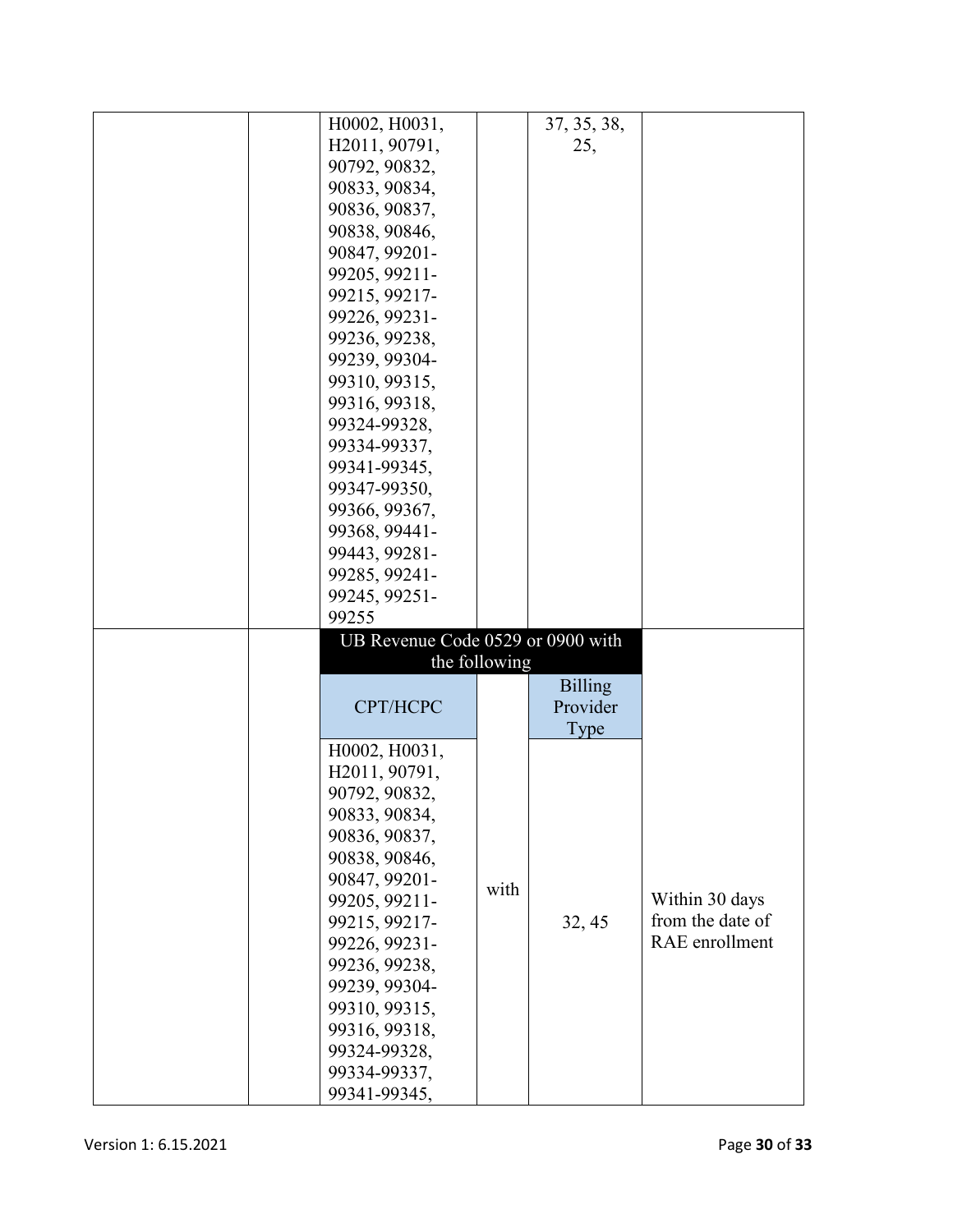| 99347-99350,  |  |  |
|---------------|--|--|
|               |  |  |
| 99366, 99367, |  |  |
| 99368, 99441- |  |  |
| 99443, 99281- |  |  |
| 99285, 99241- |  |  |
| 99245, 99251- |  |  |
| 99255         |  |  |

# Continuous Enrollment Criteria

Members must be continuously enrolled in the ACC for 30 days from the time enrollment began.

### Data Source

RAE claims/encounter systems

FFS Claims

Calculation of Measure